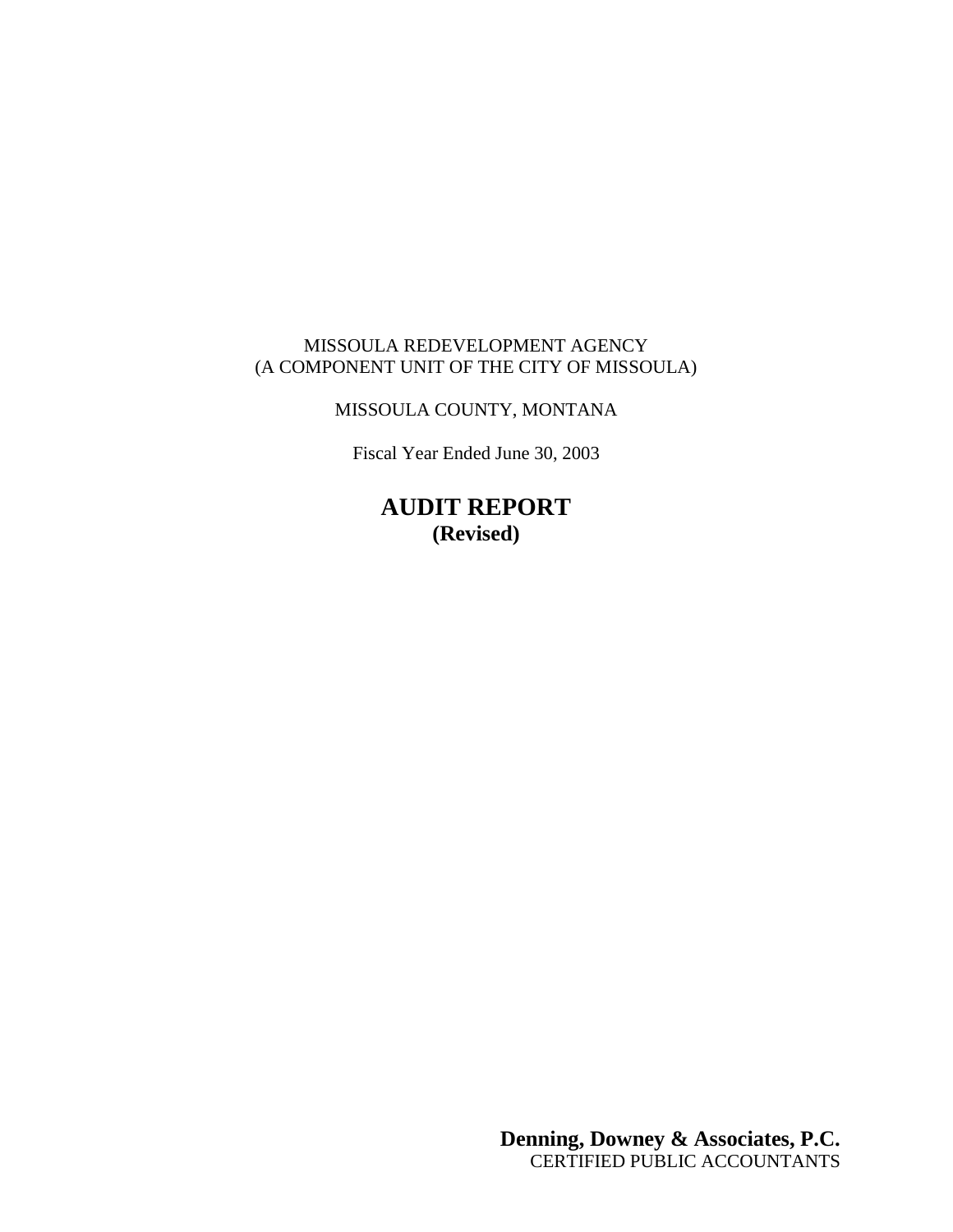#### MISSOULA REDEVELOPMENT AGENCY (A COMPONENT UNIT OF THE CITY OF MISSOULA)

## MISSOULA COUNTY, MONTANA

Fiscal Year Ended June 30, 2003

### **TABLE OF CONTENTS**

| Organization                                                                                                                                                                                                                               | $\mathbf{1}$ |
|--------------------------------------------------------------------------------------------------------------------------------------------------------------------------------------------------------------------------------------------|--------------|
| Management Discussion and Analysis                                                                                                                                                                                                         | $2 - 9$      |
| <b>Independent Auditor's Report</b>                                                                                                                                                                                                        | $10 - 11$    |
| <b>Financial Statements</b>                                                                                                                                                                                                                |              |
| <b>Government-wide Financial Statements</b><br><b>Statement of Net Assets</b><br><b>Statement of Activities</b>                                                                                                                            | 12<br>13     |
| <b>Fund Financial Statements</b><br><b>Balance Sheet - Governmental Funds</b><br>Reconciliation of the Governmental Funds Balance Sheet to the Statement of Net<br>Assets                                                                  | 14<br>15     |
| Statement of Revenues, Expenditures and Changes in Fund Balance – Governmental<br>Funds<br>Reconciliation of the Statement of Revenues, Expenditures, and Changes in Fund<br>Balances of Governmental Funds to the Statement of Activities | 16<br>17     |
| <b>Notes to Financial Statements</b>                                                                                                                                                                                                       | 18-28        |
| <b>Required Supplemental Information</b><br>Budgetary Comparison Schedule – Budget-to-GAAP Reconciliation<br>Notes to the Budget and Actual Schedule                                                                                       | 29<br>30     |
| Report on Compliance and on Internal Control Over Financial Reporting Based on an<br>Audit of Financial Statements Performed in Accordance with Government Auditing<br><b>Standards</b>                                                    | $31 - 32$    |
| Report on Other Compliance, Financial, and Internal Accounting Control Matters                                                                                                                                                             | 33           |
| <b>Report on Prior Audit Recommendations</b>                                                                                                                                                                                               | 34           |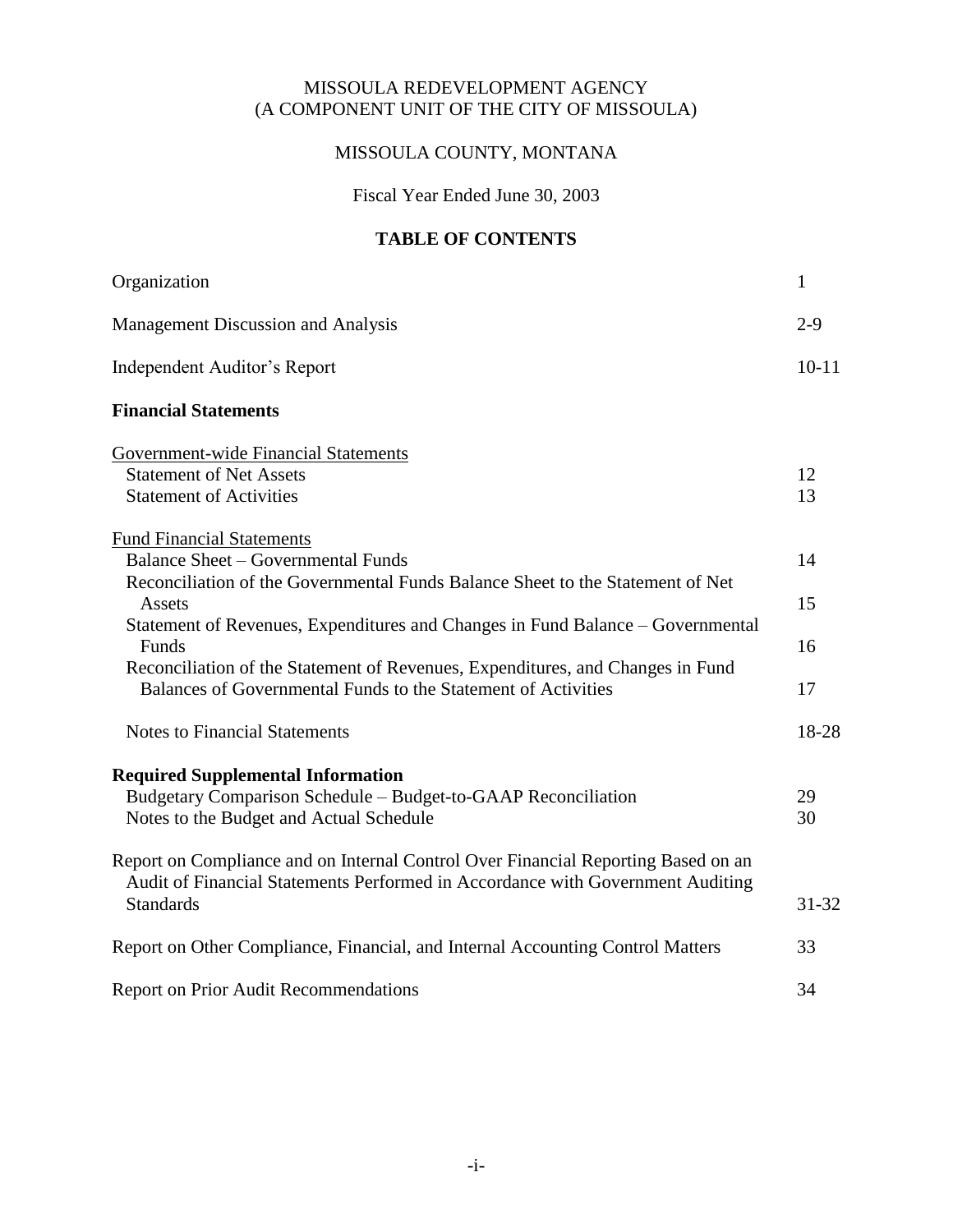#### MISSOULA REDEVELOPMENT AGENCY (A COMPONENT UNIT OF THE CITY OF MISSOULA)

### MISSOULA COUNTY, MONTANA

#### **ORGANIZATION**

Fiscal Year Ended June 30, 2003

Geoff Badenoch Director

#### **BOARD OF COMMISSIONERS**

| Hal Fraser           | Chairperson      |
|----------------------|------------------|
| Nancy Moe            | Vice-Chairperson |
| <b>Rosalie Cates</b> | Member           |
| Karl Englund         | Member           |
| Daniel Kemmis        | Member           |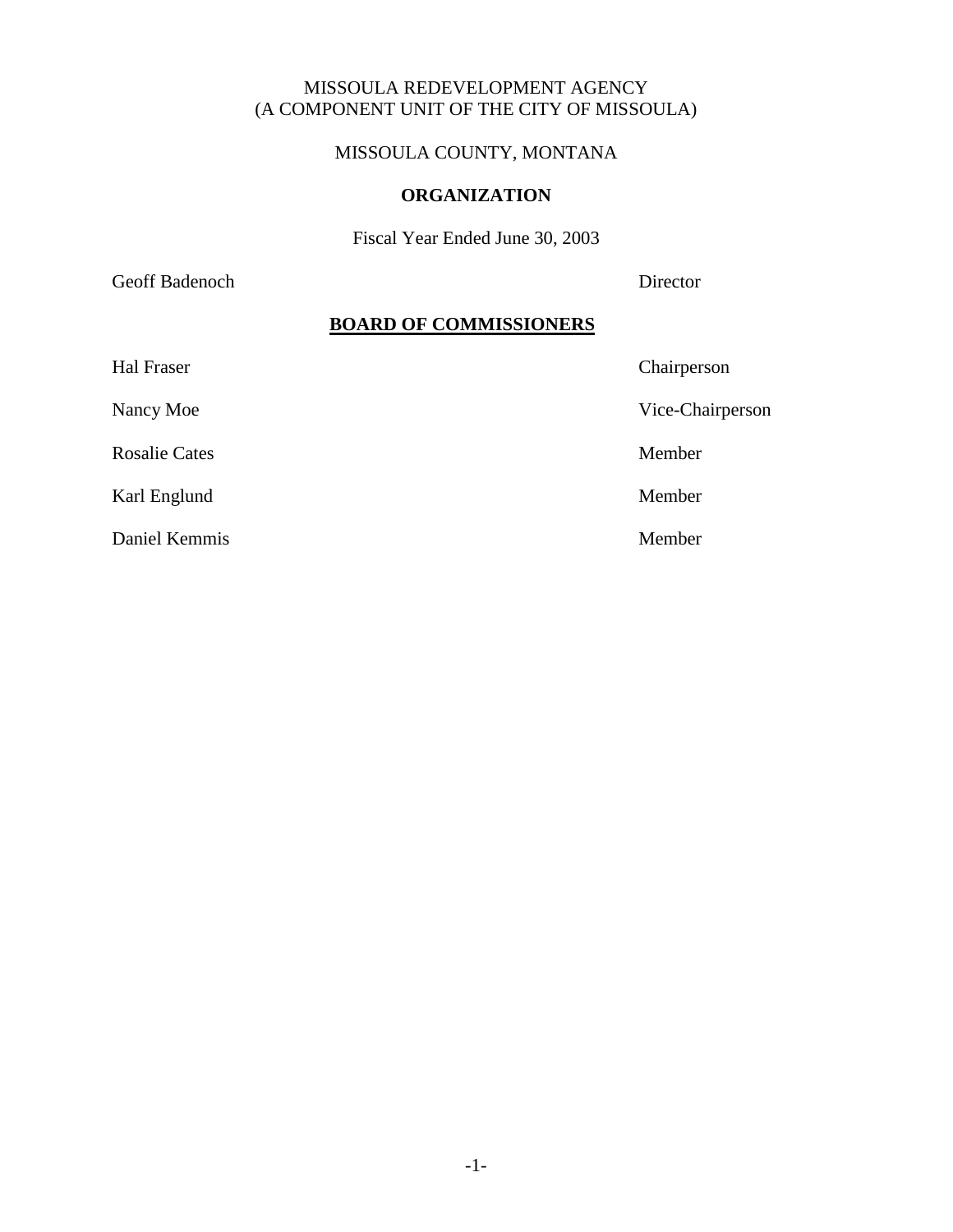#### **Management's Discussion and Analysis**

The Missoula Redevelopment Agency is a component of the City of Missoula. Its budget is prepared at the same time as the City of Missoula Budget and undergoes review and approval by City officials as part of the City's budgeting process. Moreover, all expenditures of the MRA are reviewed and approved by the Missoula City Finance Office and the Missoula City Council.

The financial statements of the Missoula Redevelopment Agency are based on information provided by the Missoula County Treasurer and the City of Missoula Finance Office. MRA records are reconciled with the information prepared and maintained by the City of Missoula.

Our discussion and analysis of the MRA's financial performance provides an overview of the Agency's financial activities for the fiscal year ended June 30, 2003. Please read it in conjunction with the MRA's financial statements and accompanying notes.

#### **Financial Highlights**

- The MRA's net assets increased by \$1,441,854 due primarily to a net change in fund balances. Other reasons for the increase include taxes receivable and repayment of long-term debt principal, which reduced the long term liabilities.
- During the year MRA had revenues of \$3,223,883 and expenses totaling \$2,058,985, which resulted in an excess of \$1,164,898 of revenues over expenditures.
- MRA's revenues are derived primarily from tax increment property tax, State Personal Property Tax Reimbursements, State Entitlements, and Investment Earnings. Small amounts of revenue are received from other miscellaneous sources. MRA's 2003 revenues increased by 6% from 2002.
- Expenditures include amounts for MRA's redevelopment programs, projects, debt service for the outstanding bonds in URD I and an amount released to the taxing jurisdictions from URD I's development account. MRA's 2003 expenditures were down 27% from 2002.
- The change in fund balance shows a net change of \$1,074,960 during the reporting year. This change reflects net revenue received for the reporting year while reflecting expenditures which were less than revenues and less than expenditures budgeted.

#### **Using This Report**

This audit report consists of a series of financial statements. The Statement of Net Assets and the Statement of Activities provide information about the activities of the MRA as a whole and present a longer-term view of the MRA's finances. Fund financial statements tell how MRA's redevelopment activities were financed in the short term as well as what remains for future redevelopment. Fund financial statements report the MRA's operations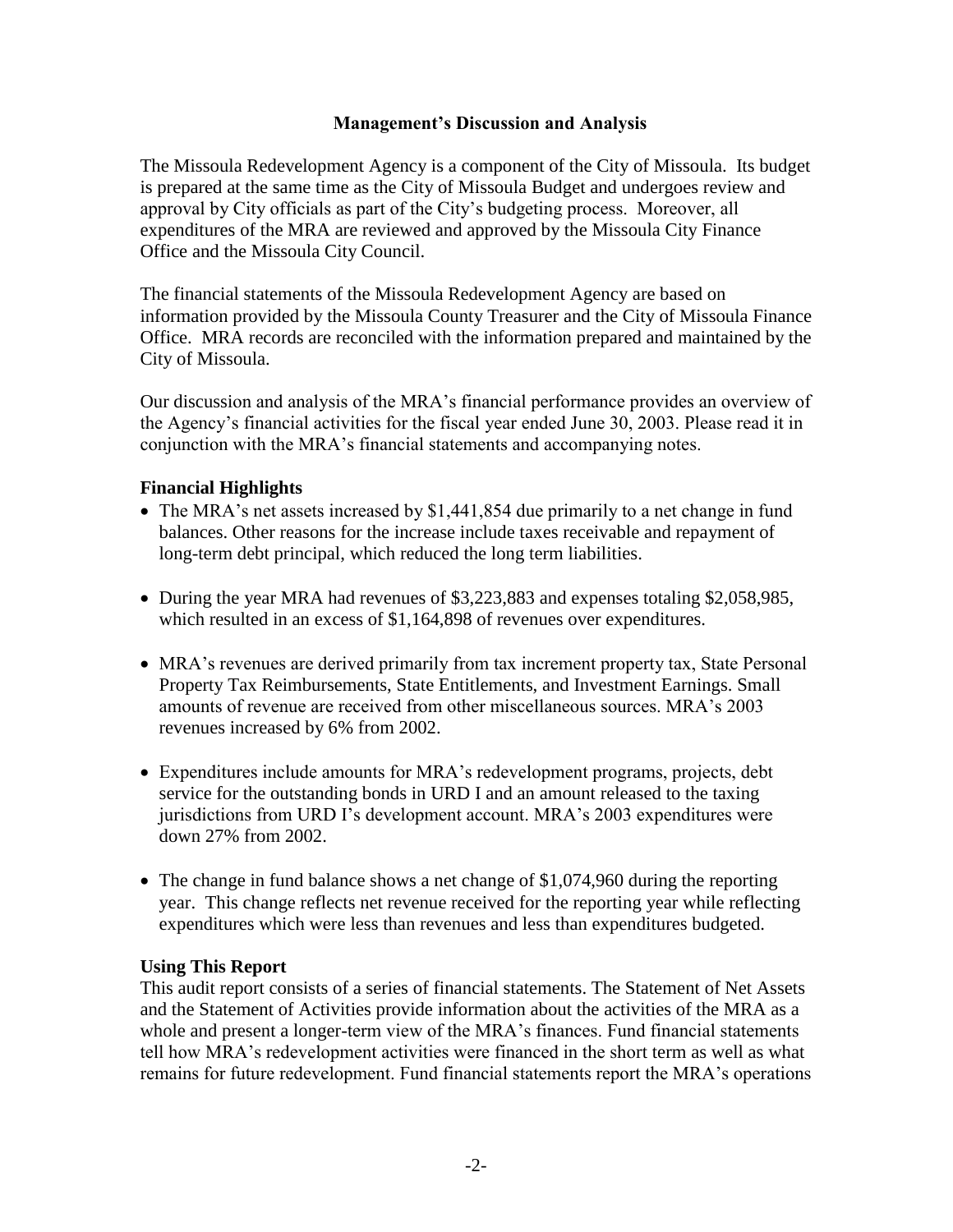in more detail than the government-wide statements by providing information about the MRA's most significant funds.

Two of the most important questions asked about the MRA is, "How well did MRA respond to redevelopment opportunities in the past fiscal year?", and "What ability will it have to respond to future redevelopment opportunities?" The Statement of Net Assets and the Statement of Activities report information about the MRA as a whole and about its activities. These statements include all assets and liabilities using the accrual basis of accounting, which is similar to the accounting used by most private-sector companies. All of the current year's revenues and expenses are taken into account regardless of when cash is received or paid.

These two statements report the MRA's net assets and changes in them. You can think of the MRA's net assets-the difference between assets and liabilities-as one way to measure the MRA's financial health, or financial position. Over time, increases or decreases in the MRA's net assets are one indicator of whether MRA has been responding to redevelopment opportunities at a level equal to, above, or below its annual revenue. When reviewing MRA's overall financial position, however, other non-financial factors should also be considered, such as changes in the property tax assessment formula, which is determined by the State legislature, and the amount of mills levied by the taxing jurisdictions within the urban renewal districts.

The fund financial statements provide detailed information about the most significant funds, not the MRA as a whole. MRA has three urban renewal districts (URD), each with its own tax increment provision and development fund. MRA has one debt service fund that meets the requirements of the URD I tax increment bond covenants. The individual tax increment development funds provide money for MRA's redevelopment programs: Tax Increment Financing (TIF), Commercial Rehabilitation Loan Program (CRLP) and the Code Compliance Assistance Program (CCP). The TIF program is provided for by State law. The other two programs, CRLP and CCP, were redevelopment programs approved by the Missoula City Council.

The MRA's redevelopment and debt service activities are reported in governmental funds, which focus on how money flows into and out of those funds and the balances left at year-end that are available for spending. These funds are reported using modified accrual accounting method, which measures cash and all other financial assets that can readily be converted to cash. The governmental fund statements provide a detailed shortterm view of the MRA's general operations and the basic services it provides. Governmental fund information helps you determine whether there are more or fewer financial resources that can be spent in the near future to finance the MRA's programs. We describe the relationship (or differences) between governmental activities (reported in the Statement of Net Assets and the Statement of Activities) and governmental funds in the reconciliation included in the financial statements.

### **Retirement Plans**

As a component unit of the City of Missoula, the MRA employees participate in the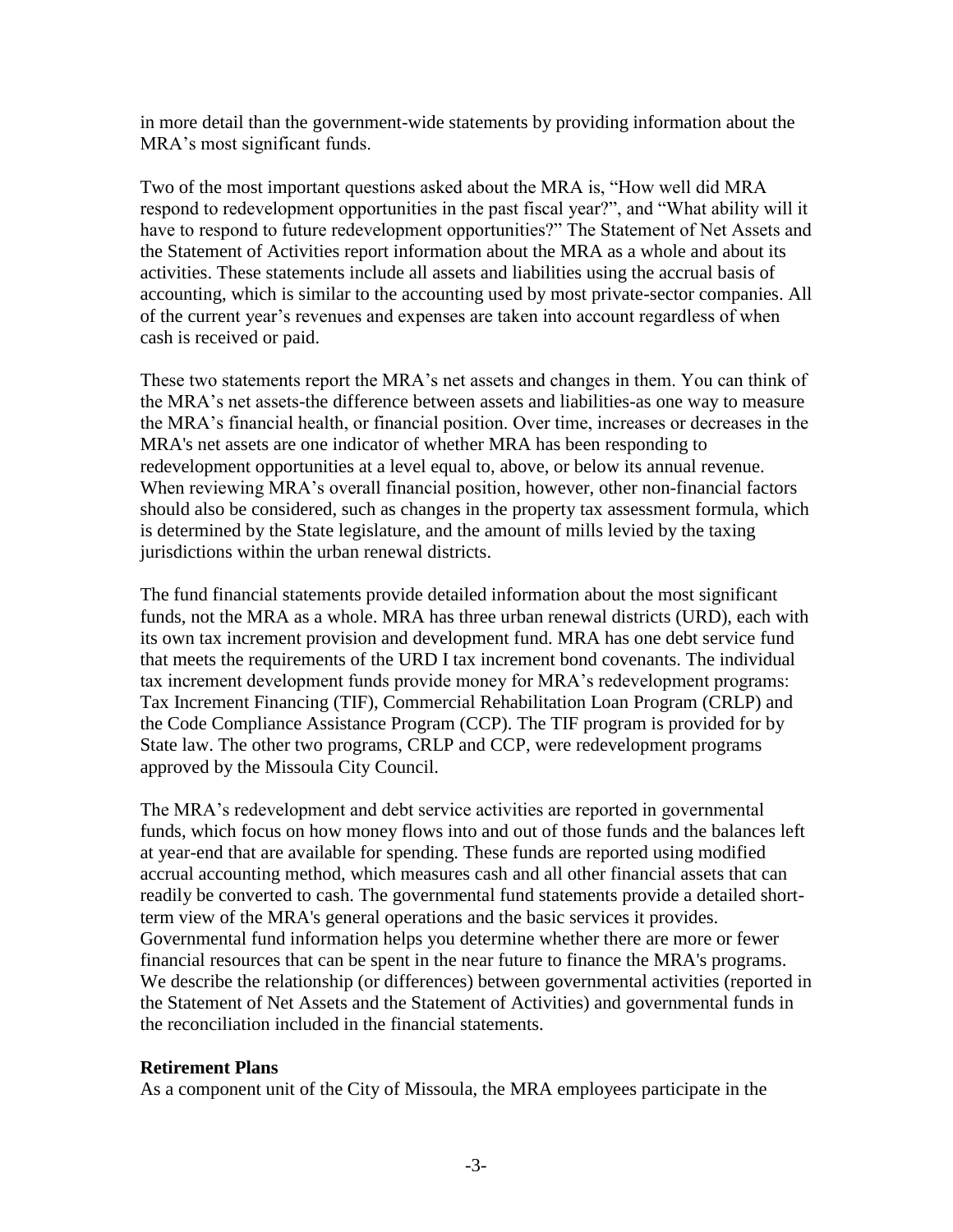Montana Public Employees Retirement System (PERS). The City of Missoula, via MRA, the MRA employees and the State of Montana all contribute to the retirement plan. The retirement plan is administered by the State of Montana.

#### **Capital Assets**

Other than office furniture and equipment used by the MRA staff, the MRA has no other physical assets itself. All other physical assets or improvements to public assets through purchases or construction undertaken by MRA are owned by the City of Missoula. Assets created or improved as a result of projects developed with private entities pursuant to urban renewal activities or programs of voluntary or compulsory repairs are assets of the private entities. As reported in the Statement of Net Assets, MRA's assets include cash and investments, taxes receivable and restricted cash. The City of Missoula maintains a database of all the MRA's furniture, equipment and computer related assets.

### **Current and Long Term Liabilities**

MRA has both current and long-term liabilities. Current liabilities include accounts payable for project related costs or reimbursements. Long-term liabilities include URD I's outstanding tax increment bond principle and compensated absences for MRA employees.

MRA will be completing its payment of tax increment bond indebtedness on June 30, 2005. The tax increment funds and reserves are adequately provided for and there should be no difficulty in meeting this obligation. No other indebtedness exists or is planned for in URD I, although discussions have begun with the Missoula Housing Authority and others about the possibility of issuing tax increment bonds to finance public infrastructure in URD II in relation to a project anticipated on the former Intermountain Lumber Company site. Analysis of those projects and their ability to allow MRA to service significant new debt will have to be undertaken as the project gains more definition.

The credit rating of MRA's potential tax increment bonds is unknown at this time. However, the one tax increment bond issued has been successfully refinanced twice. MRA and the City of Missoula have demonstrated fiscal responsibility in the issuance of debt and other factors and externalities notwithstanding, there is no reason at present to believe the bond market would unfavorably rate future issues based on past performance.

### **Revenues**

MRA receives only general revenues and does not generate any program revenue. Of MRA's \$3,340,777 total revenue reported in the Statement of Activities, 57% was received from property taxes. The next largest revenue source for MRA is from the State of Montana in the form of personal property tax reimbursements and in the State entitlement grant authorized under House Bill 124. Total revenue from this source is 37% of MRA's total revenue received. The remaining revenue received is from investment earnings and miscellaneous sources.

### **Expenses**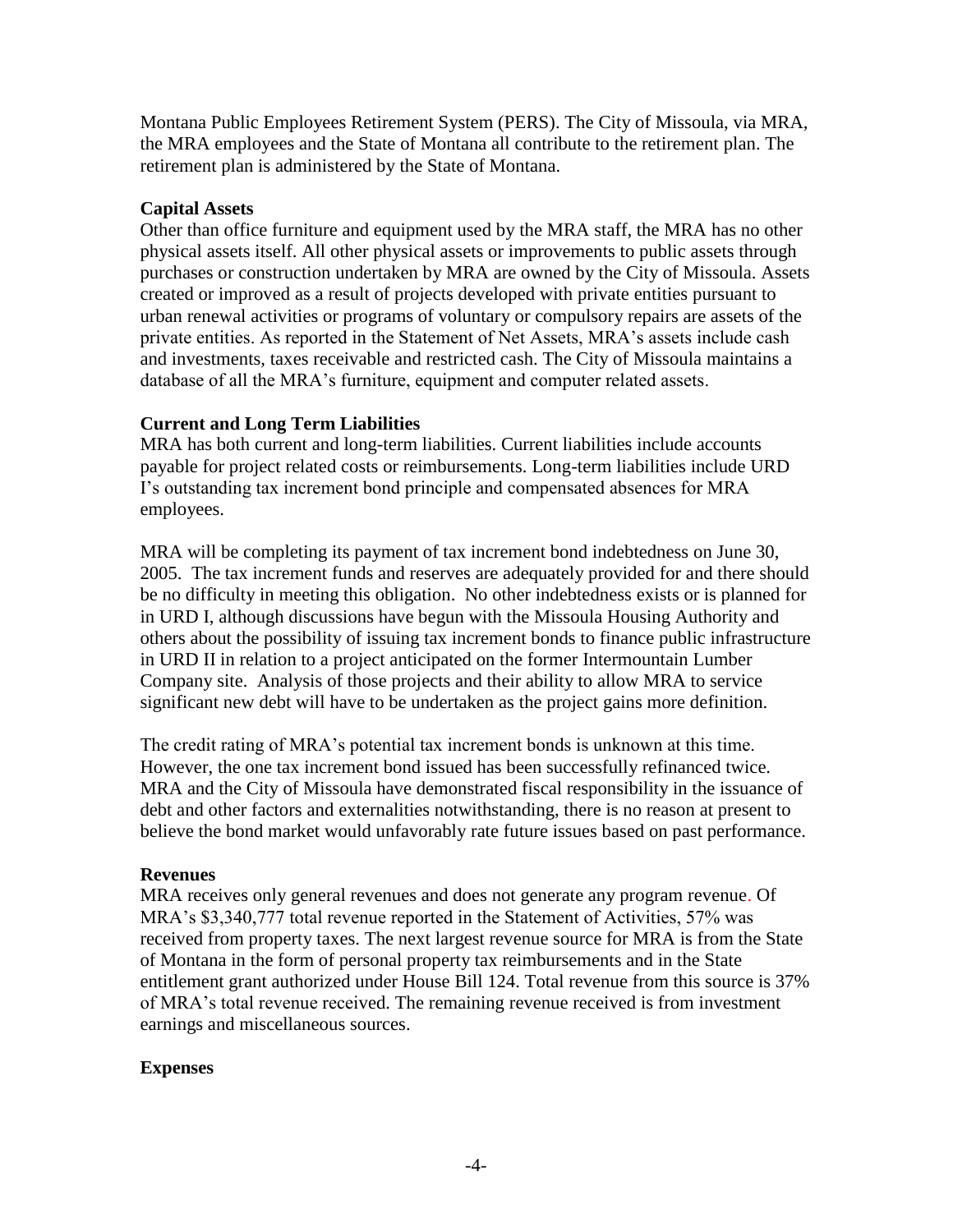Under the Statement of Activities, 98% of MRA's expenses are expressed under Housing and Community Development. Specifically, MRA's expenses include project assistance under MRA programs, administrative costs including personnel, office supplies, rent, equipment, etc. and debt service related costs.

#### **Special Items, Contributions, Transfers, Other**

MRA's URD I fund disbursed \$250,000 of tax increment funds to the seven taxing jurisdictions in the district. This disbursement is allowed by State Law and is approved annually by the Missoula City Council. Also, MRA financially contributes its proportionate share towards City of Missoula activities that affect the Agency, such as purchase of new computer servers and software. These administrative activities are reflected as "transfers to other governments" in the financial statements. MRA's other transfers include funds that are transferred from URD II and URD III to URD I. These transfers are done annually to reimburse the first district, which pays for all of the administrative expenses of the Agency.

### **Balances and Transactions of Individual Governmental Funds**

*Unreserved fund balance*

|                          | URD I |           | URD II    | URD III  |
|--------------------------|-------|-----------|-----------|----------|
| Beginning Balance 7/1/02 |       | 4,222,125 | \$285,454 | \$9,951  |
| Ending Balance 6/30/03   |       | 5,097,798 | \$516,744 | \$48,277 |
| \$ Change                |       | 875,673   | \$231,290 | \$38,326 |
| % Change                 |       | 21%       | 81%       | 385%     |
|                          |       |           |           |          |

 $\overline{D}$ 

*Reserved fund balance*

|                          | Debt Service |
|--------------------------|--------------|
| Beginning Balance 7/1/02 | 458,553      |
| Ending Balance 6/30/03   | 361,171      |
| \$ Change                | (97, 382)    |
| % Change                 | $(21\%)$     |

There were only two redevelopment projects undertaken in URD II during fiscal year 2003. The total paid out for these projects was \$53,795. When combined with the administrative transfer of \$50,000, total URD II expenditures were less than revenue received.

URD III is a new district and therefore does not receive a large amount of tax increment revenue. The MRA did not undertake any redevelopment projects in this district with the intent to build up the increment in order to pay for a master planning exercise that is scheduled for fiscal year 2004. The only activity in URD III was the administrative transfer to URD I for \$57,000.

### **Overall Financial Position**

The MRA's overall financial position has improved in the sense that revenue assets have increased, allowing the MRA to undertake more projects in its redevelopment efforts.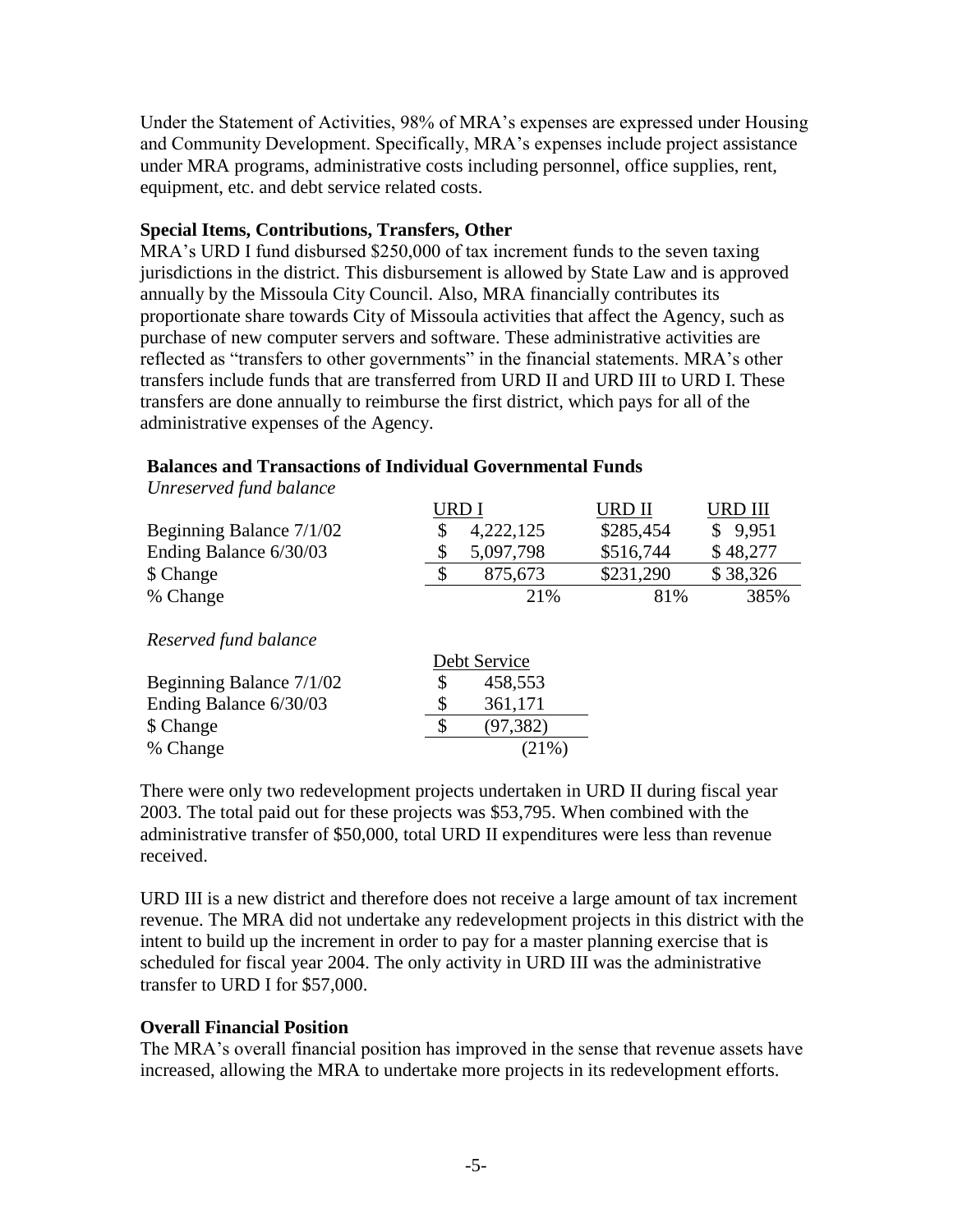Thus far, financial requirements have not exceeded available revenue and MRA continues to respond favorably to requests for financial assistance to worthy projects.

Due to project completion schedules, it is not uncommon for projects which are budgeted in one year to be completed in another year. This often results in the condition where MRA revenues exceed expenditures. Over the years, it has resulted in a buildup of the URD I tax increment fund to several million dollars. The accumulation of funds in the tax increment funds has allowed MRA and the City of Missoula to undertake larger public capital projects than would be otherwise undertaken out of the City's general fund or capital improvements fund. The MRA tax increment funds, as they are accrued, are *planned, pledged or committed* to projects.

## **Planned Projects**

Planned projects are projects that are under consideration and in the pre-development stage. During this stage, estimated budgets are created as "place holders". As project planning proceeds, the MRA Board may pledge or commit to the projects, or abandon them if costs or circumstances warrant it. Similarly, the MRA funds a number of redevelopment programs adopted by the Missoula City Council. These programs are made available to assist private property owners with smaller projects that fit the program objectives. Since it is impossible to determine in advance how many property owners might apply for assistance under these programs, at any given time, the program budgets are likely to be under subscribed. Still, it is the MRA's practice to be responsive to private sector redevelopment initiatives—even small ones—so these programs are always adequately funded each year.

The Riverfront Triangle is MRA's most significant planned project and refers to the area bordered by Broadway Street on the north, Orange Street on the east and the Clark Fork River. The entire redevelopment area includes the former Fox Theater, Holiday gas station and Mustard Seed restaurant property, which were all acquired by the City. The site also includes property owned by St. Patrick Hospital and other businesses. Treating the site comprehensively has allowed the City to proceed with a plan of comprehensive redevelopment for the area. The Hospital and MRA co-sponsored a community planning charrette process and engaged a consultant to prepare an urban design plan of the 9.5 acre site. Marketing of the site should begin in spring 2004. MRA has pledged \$1.9 million towards redevelopment activities related to the redevelopment of the Riverfront Triangle.

Two other significant public projects are in the planning phase; Madison Street Pedestrian Bridge has an estimated budget of \$700,000, and the DoubleTree River Access Trail has an estimated budget of \$185,000. Staff is currently investigating the feasibility of these projects.

### **Pledged Projects**

Often times the MRA Board will make a pledge to a public or private project that is not fully funded or completely planned. The purpose of the pledge is to create "seed money", "matching funds," or other fund-raising incentives for the project sponsors. Often times this period is also a time for project design development and approvals.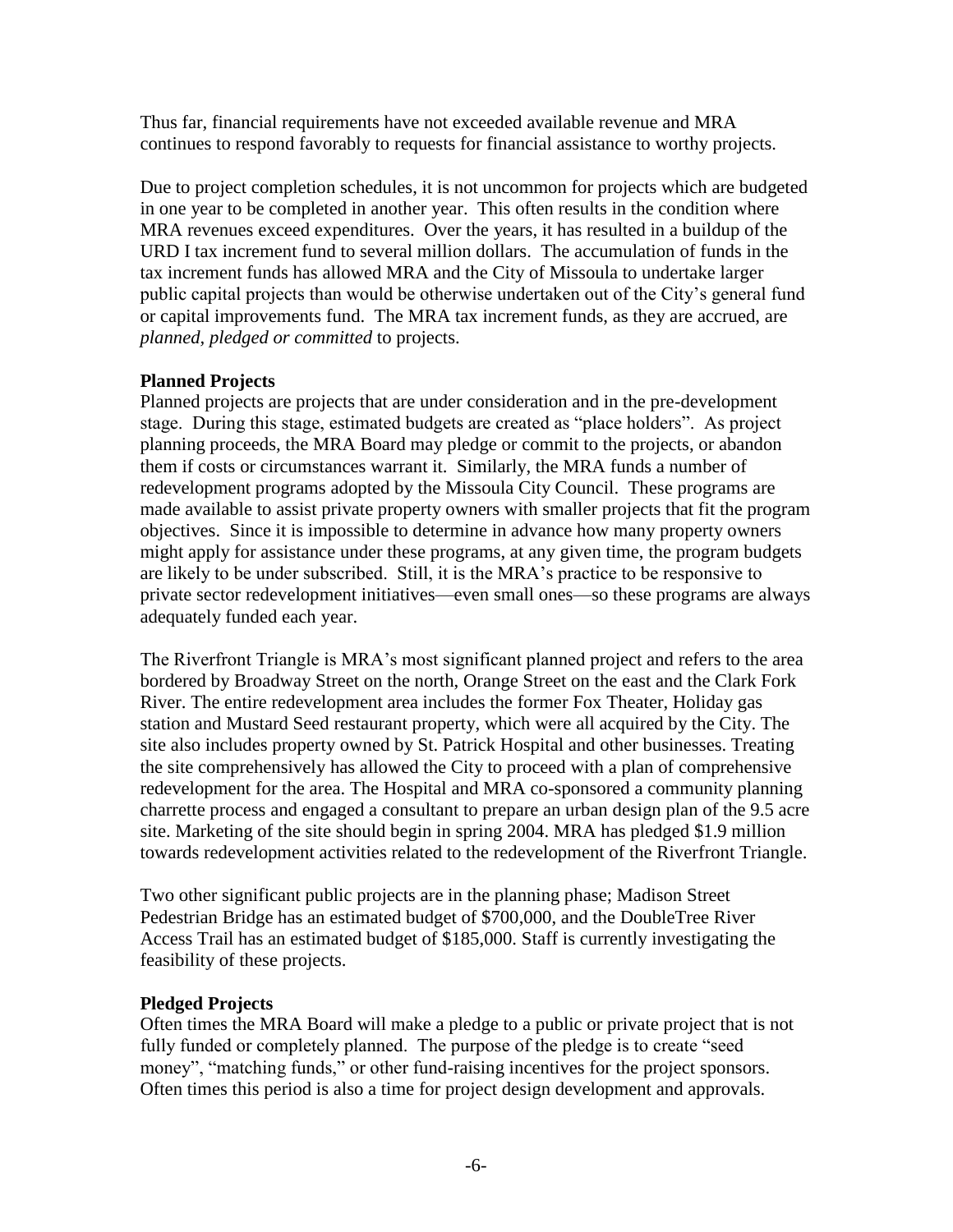MRA's most significant pledged project is the McCormick Park Aquatics Center. The MRA Board pledged \$1.5 million towards this project contingent on the passing of the Aquatics bond in November 2003. The bond passed and the project is currently in the Request For Qualifications phase. A final development agreement has not been executed yet. The next most significant pledged project is the Art Museum of Missoula. The MRA Board pledged \$500,000 to this project contingent on the remaining funds being secured through private donations, grants and government loans.

#### **Committed Projects**

If and when the project sponsors complete fund-raising to a level that allows the project to proceed, the *pledged* funds become *committed* through use of Development Agreements which specify required performance by the project sponsor to obtain funding. These funds are contractually committed and the commitment will often bridge one or more fiscal years.

The Civic Stadium project is under construction and is the recipient of MRA's largest amount of tax increment assistance. The MRA Board has pledged a total of \$2 million to this public-private partnership; \$1 million is earmarked for construction costs and \$1 million is committed towards public infrastructure improvements, such as streets, parking lots, sidewalks and trails.

The next most significant project is the Missoula County Courthouse Remodel. A few years ago the MRA committed \$551,375 of tax increment to assist Missoula County with repairs and remodel of the historic Courthouse building. This project is being completed in phases.

Another significant project, the Ditchstone project entails the construction of a new office building in the Downtown district. MRA has committed approximately \$265,000 towards this private-public partnership.

### **Taxing Policies**

Taxing policies adopted by the Montana State Legislature, in particular those that decrease the valuation of personal property or business equipment have had an affect on the growth of the tax increment fund. While that has not been as important in the URD I fund where early growth during robust periods of increases of taxable value yielded a strong annual increment, less robust growth has been seen in the other two districts. In the third district (URD III), the annual increment revenue showed an unprecedented *decrease* in taxable value. The Montana Department of Revenue attributes this decrease to the changes that resulted in the deregulation of energy in Montana that caused Montana Power Company to sell off its power generation and distribution assets. The sale of the distribution assets caused the new owner, Northwestern Energy, to reduce its presence in Missoula and URD III where the local business office had been located. Other decreases in taxable value of Northwestern Energy property may affect both MRA increment receipts as well as the tax revenue received by taxing entities who levy taxes on Northwestern Energy property.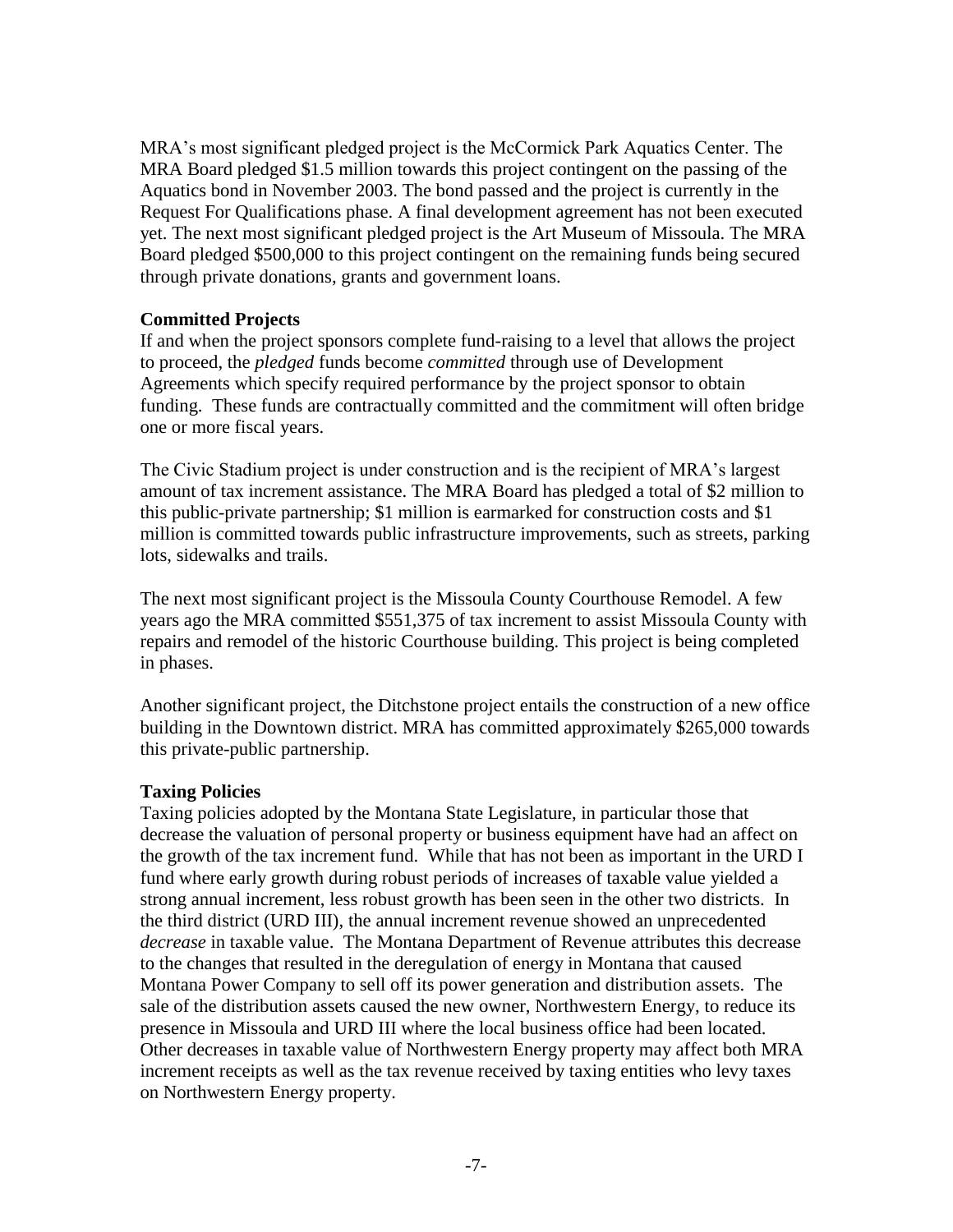The effect of the Legislature's tax policy changes on MRA revenues and those of other local taxing jurisdictions has been offset to a large degree by payments intended to "make" whole" losses experienced as a result of the changes, but the net effect is nearly impossible to predict. This is something that should be tracked and analyzed by the City of Missoula and MRA to produce some measure of the effects for future years.

#### **Budget to Actual Variances**

MRA typically reports significant variations between budgeted amounts for projects and the actual amount expended. This is due to timing anomalies that are driven by project completion dates. Often times, MRA will budget funds for projects in one fiscal year but expend them in later years if, for some reason, the project is not completed when planned. A variety of factors from weather, availability of supplies, material or equipment may cause a project schedule to slip. In Montana, where the construction season straddles two fiscal years, it is not uncommon for a project to begin in one fiscal year and be completed in a subsequent year.

#### **Currently Known Facts**

In two years (June 2005) the tax increment provision of the URD I Urban Renewal Plan will sunset. At that point in time, the fund is to be parceled out to the other taxing jurisdictions. State law provides: "Any amounts remaining in the special fund or any reserve fund after termination of the tax increment provision must be distributed among the various taxing bodies in proportion to their property tax revenue from the district."[7-15-4292 (2) MCA]. Planning for that eventuality should begin in the next several months so that the MRA, the City, and the other taxing jurisdictions can plan for the distribution and use of the funds.

In URD II expenditures of tax increment funds to date have been largely for projects that have not resulted in increases to the URD II tax increment fund in a way that favorably compares with the experience in URD I. However, URD II has still been able to undertake tax generating redevelopment projects in the district. Due to the more residential nature of URD II, tax increment revenue will never match the more commercial area of URD I. URD III tax increment accrued to date will be utilized for a master planning exercise for the district before individual redevelopment projects are accepted.

Absent energetic and successful redevelopment undertaken in URD II and URD III, in the coming years it will be necessary for MRA to modify its current business practices with respect to staffing and location of offices. It makes sense, for example, to consider a relocation of the offices to a site closer to the remaining two districts. That should be pursued as a way to achieve lower overhead costs. Likewise, it will be necessary to review staffing levels in the coming years to determine whether the current staffing levels can be maintained after the sunset of URD I's tax increment provision.

Over the past year, the MRA Board of Commissioners has carefully reviewed incoming redevelopment projects in consideration of the limited time left in URD I before sunset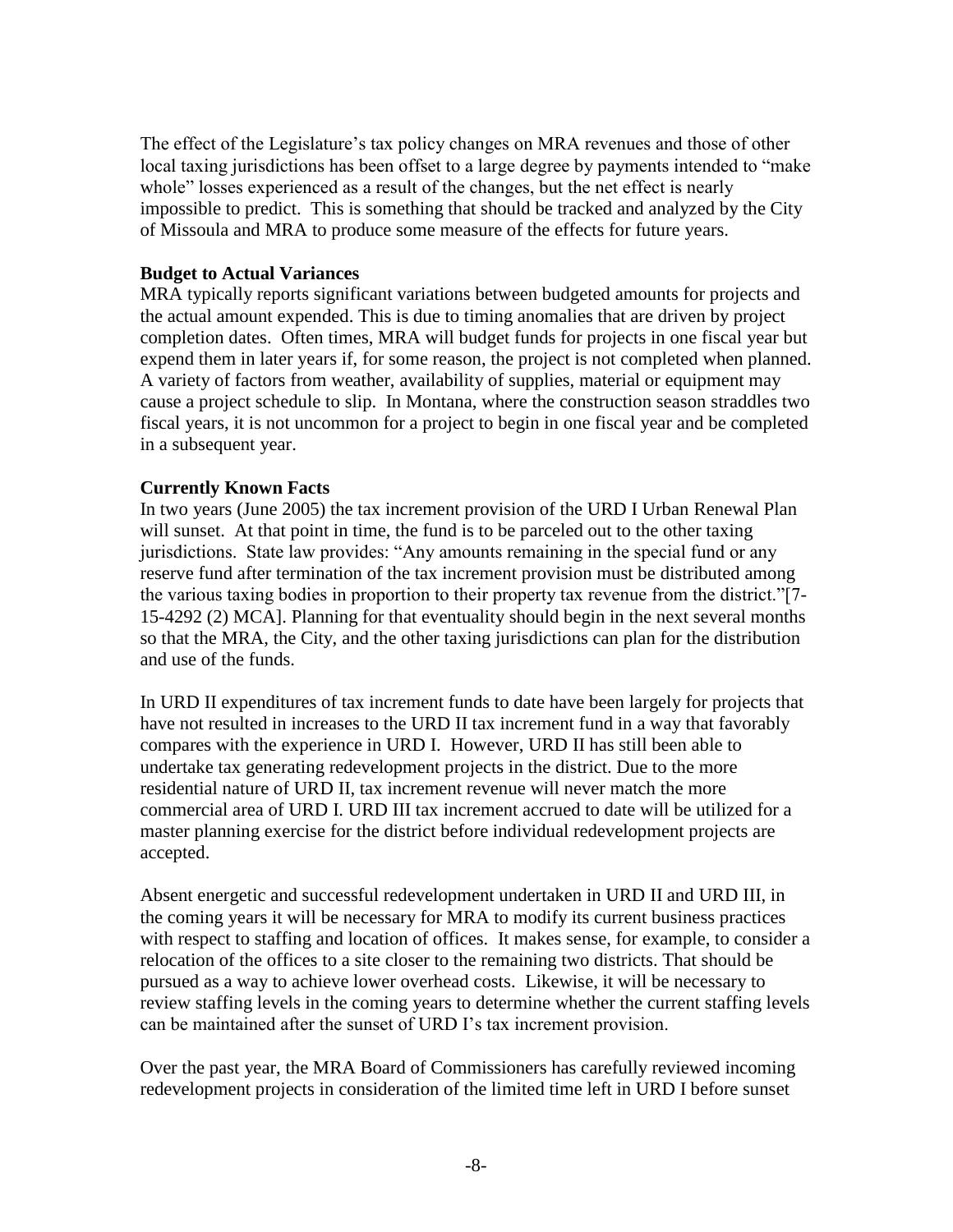and subsequently the limited amount of tax increment remaining to commit. It is significant the Board has specifically directed the Staff to move forward with the completion of the Riverfront Trails System and to pledge funds to the activities that will accomplish this goal. While in past years there were ample contingency funds available in order for the Board to respond with flexibility to redevelopment opportunities, in the last year and in the MRA's FY 04 budget, most funds have been pledged to projects the Board desires MRA to accomplish before sunset. The effect of these actions is that each project that comes to MRA after budget adoption is more carefully evaluated for its public and economic benefit to the district. Also, in the case of a Tax Increment Financing program project, the Staff and Board consider whether the project is worthwhile enough to transfer already pledged but not committed funds from another public project in order to provide assistance to the developer.

Missoula Redevelopment Agency

Christopher Behan Acting MRA Director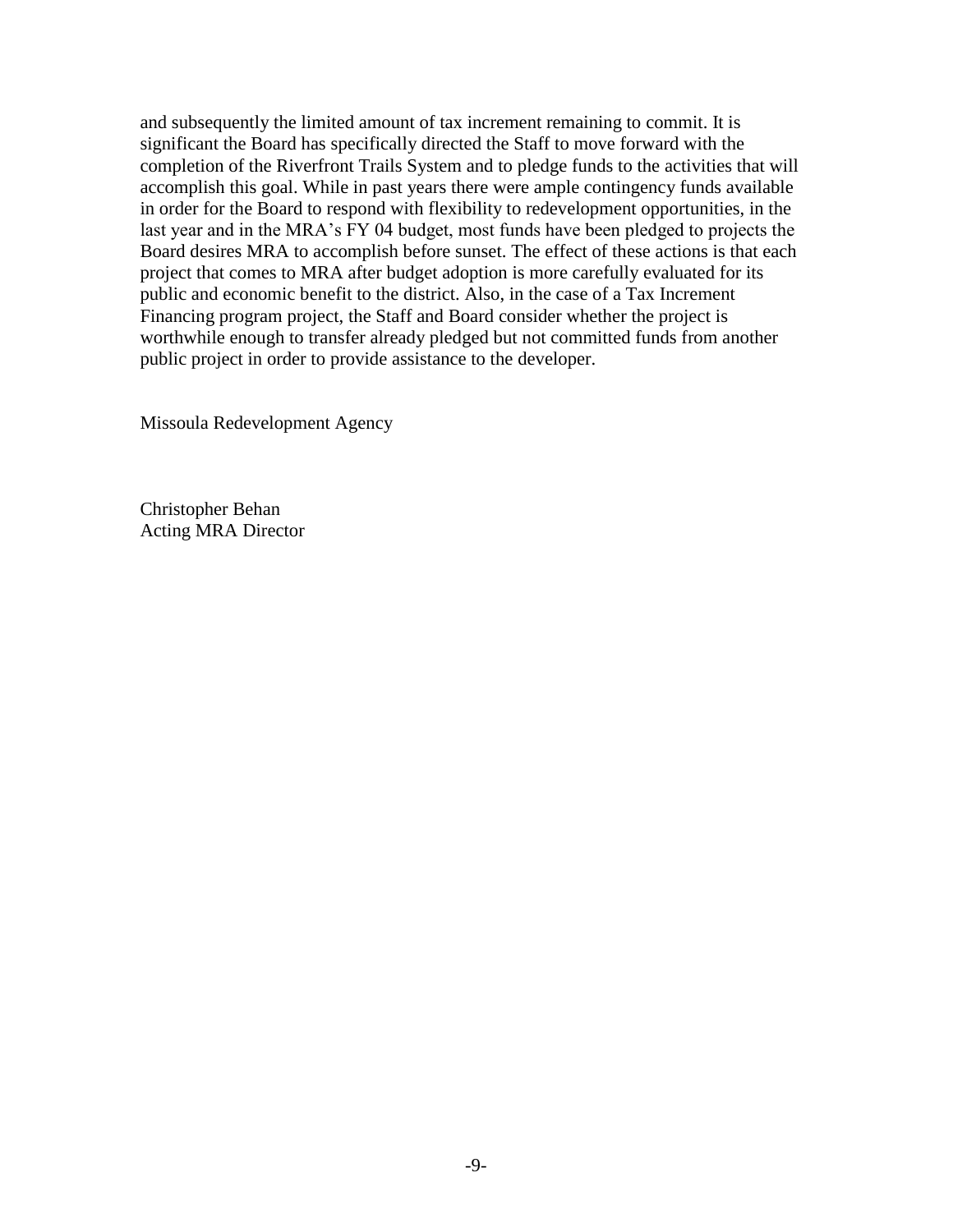# *Denning, Downey & Associates, P.C. CERTIFIED PUBLIC ACCOUNTANTS*

*1740 U.S. Hwy 93 South - Suite 101 Kalispell, MT 59901* 

## **INDEPENDENT AUDITOR'S REPORT**

Director and Board of Commissioners Missoula Redevelopment Agency Missoula County Missoula, Montana

We have audited the accompanying financial statements of the governmental activities, each major fund and the aggregate remaining fund information of Missoula Redevelopment Agency, Missoula County, Montana, a component unit of the City of Missoula, as of and for the year ended June 30, 2003, which collectively comprise the Agency's basic financial statements as listed in the table of contents. These financial statements are the responsibility of the Agency's management. Our responsibility is to express an opinion on these financial statements based on our audit.

We conducted our audit in accordance with auditing standards generally accepted in the United States of America and the standards applicable to financial audits contained in *Government Auditing Standards,* issued by the Comptroller General of the United States. Those standards require that we plan and perform the audit to obtain reasonable assurance about whether the financial statements are free of material misstatement. An audit includes examining, on a test basis, evidence supporting the amounts and disclosures in the financial statements. An audit also includes assessing the accounting principles used and significant estimates made by management, as well as evaluating the overall financial statement presentation. We believe our audit provides a reasonable basis for our opinions.

In our opinion, the financial statements referred to above present fairly, in all material respects, the respective financial position of the governmental activities, each major fund, the aggregate remaining fund information, as of June 30, 2003, and the respective changes in financial position thereof for the year then ended in conformity with accounting principles generally accepted in the United States of America.

As described in Note I, the Agency has implemented a new financial reporting model, as required by the provisions of GASB Statement No. 34, *Basic Financial Statements-and Management's Discussion and Analysis-for State and Local Governments,* as of June 30, 2003.

The management's discussion and analysis and budgetary comparison information on pages 2 through 9 and 29 through 30, are not a required part of the basic financial statements but are supplementary information required by accounting principles generally accepted in the United States of America. We have applied certain limited procedures, which consisted principally of inquiries of management regarding methods of measurement and presentation of the supplementary information. However, we did not audit the information and express no opinion.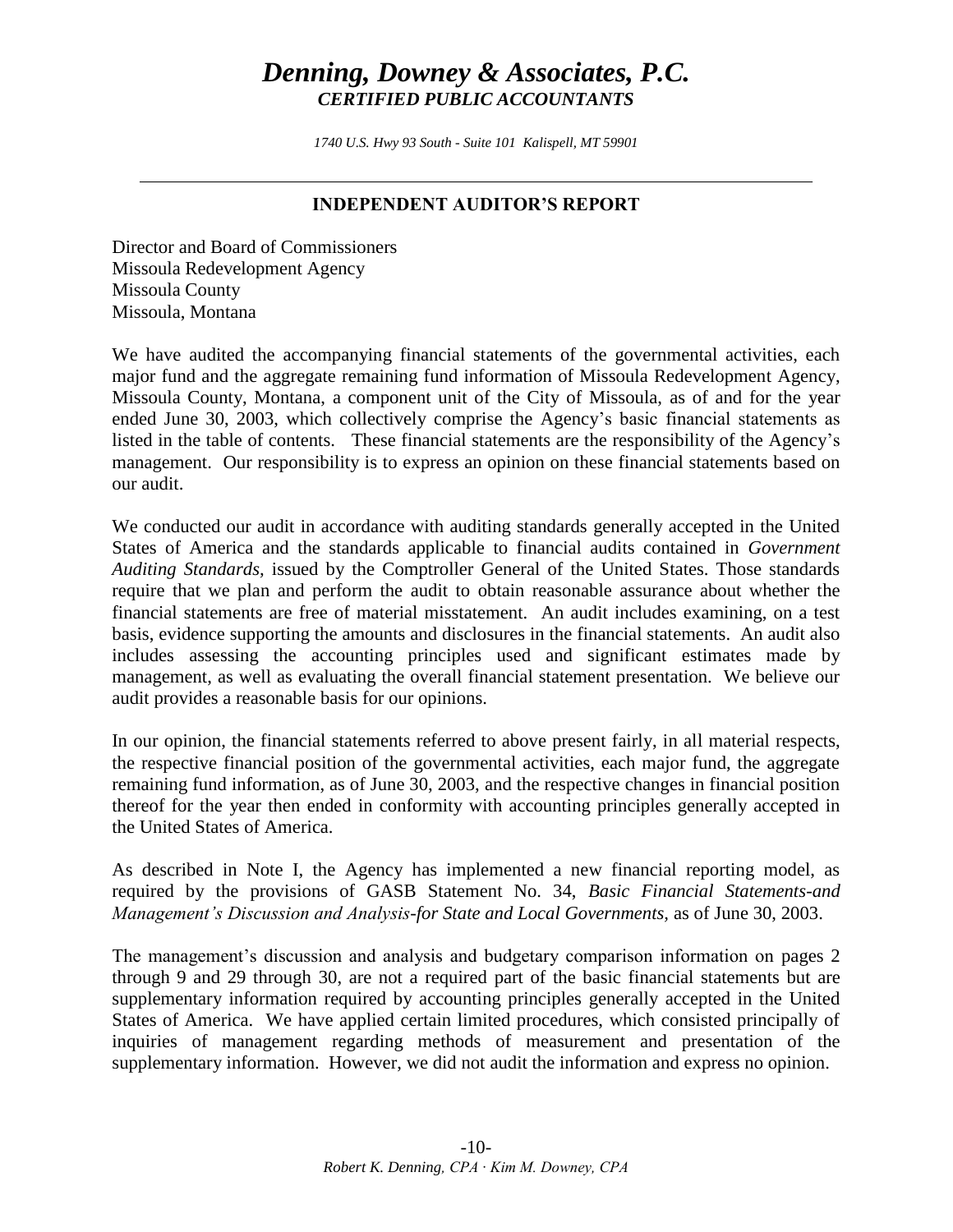In accordance with *Government Auditing Standards*, we have also issued our report dated November 24, 2003, on our consideration of Missoula Redevelopment Agency, Missoula County, Montana's internal control over financial reporting and our tests of its compliance with certain provisions of laws, regulations, contracts, and grants. That report is an integral part of an audit performed in accordance with *Government Auditing Standards* and should be read in conjunction with this report in considering the results of our audit.

Denning, Downey and Associates, CPA's, P.C.

November 24, 2003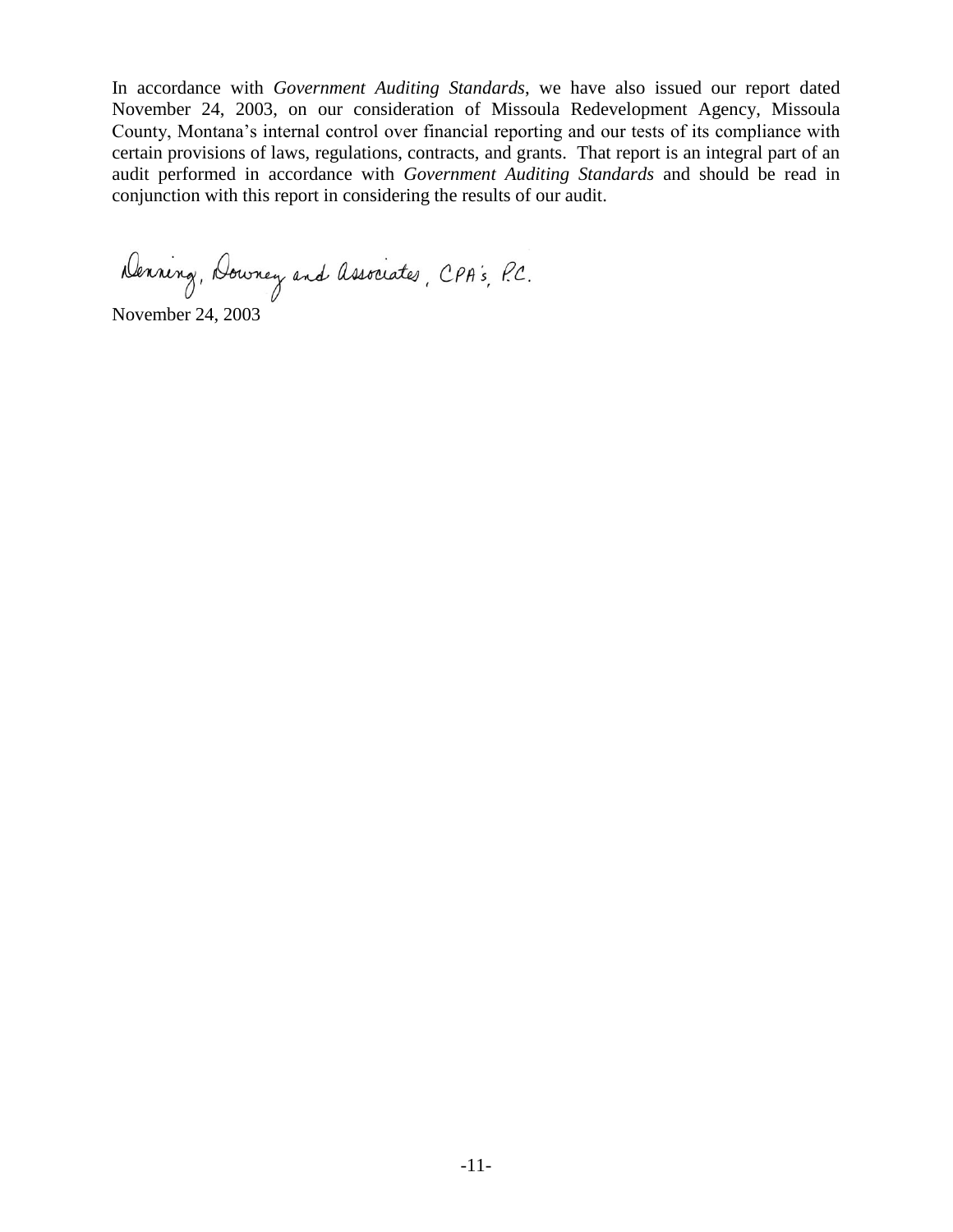## Missoula Redevelopment Agency **Statement of Net Assets** June 30, 2003 Missoula County, Montana (A Component Unit of the City of Missoula)

| Governmental<br>Activities<br><b>Assets</b><br><b>Current Assets</b><br>\$<br>Cash and investments<br>6,031,004<br>Taxes receivable, net<br>195,940<br>\$<br><b>Total Current Assets</b><br>6,226,944<br><b>Noncurrent Assets</b><br><b>Restricted Assets</b><br>Cash and investments<br>\$<br>54,000<br>\$<br>54,000<br><b>Total Noncurrent Assets</b><br>\$<br><b>Total Assets</b><br>6,280,944<br><b>Liabilities</b><br><b>Current Liabilities</b><br>\$<br>101,580<br>Accounts payable<br>Long-term Liabilities<br>\$<br>Long-term debt<br>540,000<br>Compensated absences<br>53,376<br>\$<br>593,376<br><b>Total Long-term Liabilities</b><br>\$<br><b>Total Liabilities</b><br>694,956<br><b>Net Assets</b><br>Restricted for debt service<br>\$<br>361,171<br>Unrestricted<br>5,224,817<br><b>Total Net Assets</b><br>\$<br>5,585,988 |  | <b>Primary Government</b> |
|----------------------------------------------------------------------------------------------------------------------------------------------------------------------------------------------------------------------------------------------------------------------------------------------------------------------------------------------------------------------------------------------------------------------------------------------------------------------------------------------------------------------------------------------------------------------------------------------------------------------------------------------------------------------------------------------------------------------------------------------------------------------------------------------------------------------------------------------|--|---------------------------|
|                                                                                                                                                                                                                                                                                                                                                                                                                                                                                                                                                                                                                                                                                                                                                                                                                                              |  |                           |
|                                                                                                                                                                                                                                                                                                                                                                                                                                                                                                                                                                                                                                                                                                                                                                                                                                              |  |                           |
|                                                                                                                                                                                                                                                                                                                                                                                                                                                                                                                                                                                                                                                                                                                                                                                                                                              |  |                           |
|                                                                                                                                                                                                                                                                                                                                                                                                                                                                                                                                                                                                                                                                                                                                                                                                                                              |  |                           |
|                                                                                                                                                                                                                                                                                                                                                                                                                                                                                                                                                                                                                                                                                                                                                                                                                                              |  |                           |
|                                                                                                                                                                                                                                                                                                                                                                                                                                                                                                                                                                                                                                                                                                                                                                                                                                              |  |                           |
|                                                                                                                                                                                                                                                                                                                                                                                                                                                                                                                                                                                                                                                                                                                                                                                                                                              |  |                           |
|                                                                                                                                                                                                                                                                                                                                                                                                                                                                                                                                                                                                                                                                                                                                                                                                                                              |  |                           |
|                                                                                                                                                                                                                                                                                                                                                                                                                                                                                                                                                                                                                                                                                                                                                                                                                                              |  |                           |
|                                                                                                                                                                                                                                                                                                                                                                                                                                                                                                                                                                                                                                                                                                                                                                                                                                              |  |                           |
|                                                                                                                                                                                                                                                                                                                                                                                                                                                                                                                                                                                                                                                                                                                                                                                                                                              |  |                           |
|                                                                                                                                                                                                                                                                                                                                                                                                                                                                                                                                                                                                                                                                                                                                                                                                                                              |  |                           |
|                                                                                                                                                                                                                                                                                                                                                                                                                                                                                                                                                                                                                                                                                                                                                                                                                                              |  |                           |
|                                                                                                                                                                                                                                                                                                                                                                                                                                                                                                                                                                                                                                                                                                                                                                                                                                              |  |                           |
|                                                                                                                                                                                                                                                                                                                                                                                                                                                                                                                                                                                                                                                                                                                                                                                                                                              |  |                           |
|                                                                                                                                                                                                                                                                                                                                                                                                                                                                                                                                                                                                                                                                                                                                                                                                                                              |  |                           |
|                                                                                                                                                                                                                                                                                                                                                                                                                                                                                                                                                                                                                                                                                                                                                                                                                                              |  |                           |
|                                                                                                                                                                                                                                                                                                                                                                                                                                                                                                                                                                                                                                                                                                                                                                                                                                              |  |                           |
|                                                                                                                                                                                                                                                                                                                                                                                                                                                                                                                                                                                                                                                                                                                                                                                                                                              |  |                           |
|                                                                                                                                                                                                                                                                                                                                                                                                                                                                                                                                                                                                                                                                                                                                                                                                                                              |  |                           |
|                                                                                                                                                                                                                                                                                                                                                                                                                                                                                                                                                                                                                                                                                                                                                                                                                                              |  |                           |
|                                                                                                                                                                                                                                                                                                                                                                                                                                                                                                                                                                                                                                                                                                                                                                                                                                              |  |                           |
|                                                                                                                                                                                                                                                                                                                                                                                                                                                                                                                                                                                                                                                                                                                                                                                                                                              |  |                           |
|                                                                                                                                                                                                                                                                                                                                                                                                                                                                                                                                                                                                                                                                                                                                                                                                                                              |  |                           |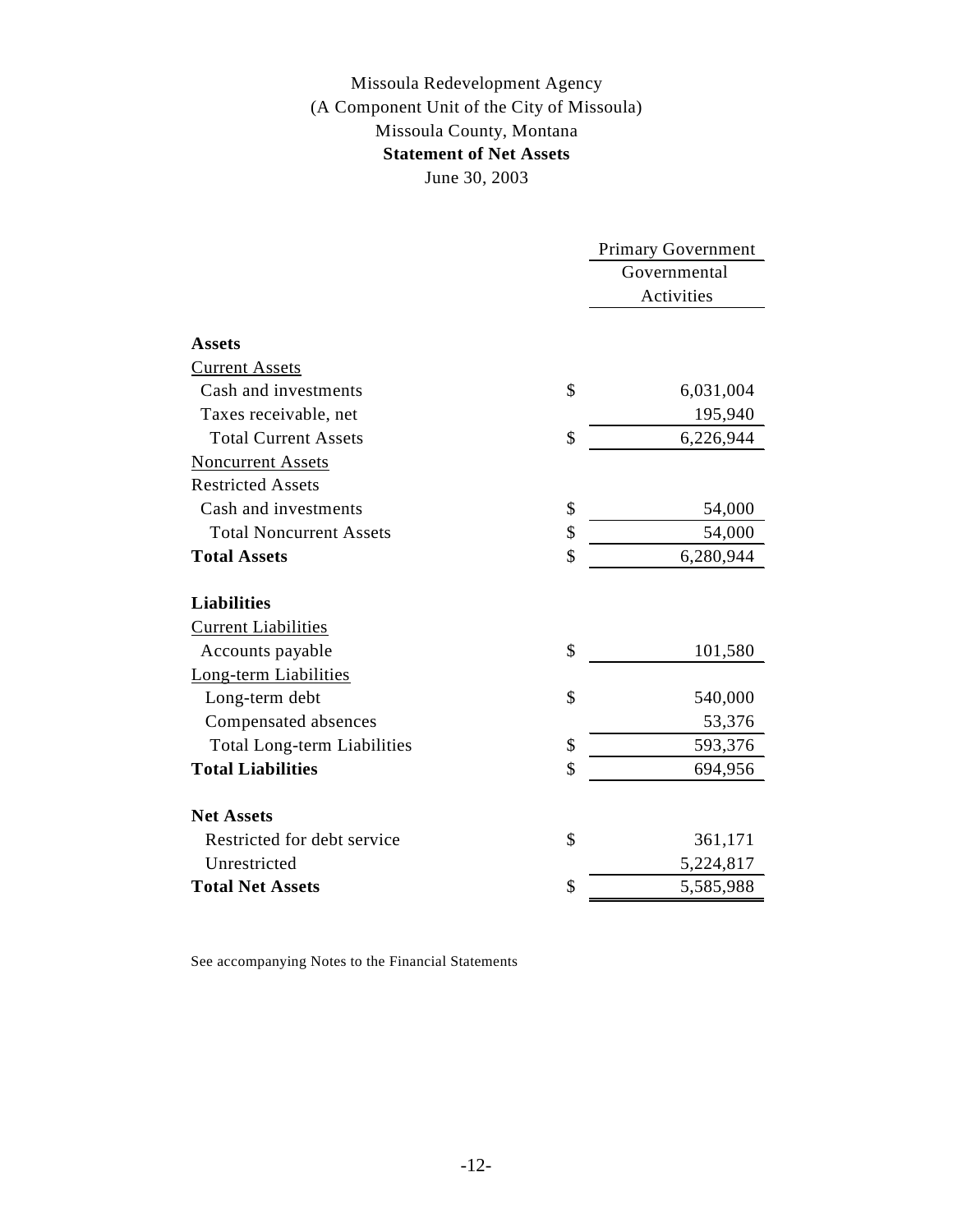## Missoula Redevelopment Agency (A Component Unit of the City of Missoula) Missoula County, Montana **STATEMENT OF ACTIVITIES**

For the Fiscal Year Ended June 30, 2003

|                                                              |              |                                     |              |                                       |              | <b>Program Revenues</b>                                     |              |                                                      |              | <b>Net (Expenses) Revenues and</b><br><b>Changes in Net Assets</b><br><b>Primary Government</b> |
|--------------------------------------------------------------|--------------|-------------------------------------|--------------|---------------------------------------|--------------|-------------------------------------------------------------|--------------|------------------------------------------------------|--------------|-------------------------------------------------------------------------------------------------|
| <b>Functions/Programs</b><br><b>Primary Government:</b>      |              | <b>Expenses</b>                     |              | <b>Charges for</b><br><b>Services</b> |              | Operating<br><b>Grants</b> and<br><b>Contributions</b>      |              | Capital<br><b>Grants</b> and<br><b>Contributions</b> |              | Governmental<br><b>Activities</b>                                                               |
| Governmental activities:                                     |              |                                     |              |                                       |              |                                                             |              |                                                      |              |                                                                                                 |
| Housing and Community Development<br><b>Interest Expense</b> | $\mathbb{S}$ | 1,857,286<br>41,637                 | $\mathbb{S}$ | $\blacksquare$                        | $\mathbb{S}$ |                                                             | $\mathbb{S}$ | $\overline{\phantom{a}}$                             | $\mathbb{S}$ | (1,857,286)<br>(41, 637)                                                                        |
| <b>Total Governmental Activities</b>                         | \$           | 1,898,923                           | \$           |                                       | \$           |                                                             | \$           | $\blacksquare$                                       | \$           | (1,898,923)                                                                                     |
|                                                              |              | <b>General Revenues</b>             |              |                                       |              |                                                             |              |                                                      |              |                                                                                                 |
|                                                              |              | Property taxes for general purposes |              |                                       |              |                                                             |              |                                                      | \$           | 1,917,699                                                                                       |
|                                                              |              |                                     |              |                                       |              | Grants and entitlements not restricted to specific programs |              |                                                      |              | 1,241,775                                                                                       |
|                                                              |              | Investment earnings                 |              |                                       |              |                                                             |              |                                                      |              | 138,642                                                                                         |
|                                                              |              | Miscellaneous                       |              |                                       |              |                                                             |              |                                                      |              | 42,661                                                                                          |
|                                                              |              |                                     |              |                                       |              | Total general revenues, special items and transfers         |              |                                                      |              | 3,340,777                                                                                       |
|                                                              |              | Change in Net Assets                |              |                                       |              |                                                             |              |                                                      |              | 1,441,854                                                                                       |
|                                                              |              | Net Assets - July 1, 2002           |              |                                       |              |                                                             |              |                                                      | \$           | 4,976,083                                                                                       |
|                                                              |              | Restatements                        |              |                                       |              |                                                             |              |                                                      |              | (27, 053)                                                                                       |
|                                                              |              | Restatements (GASB #34)             |              |                                       |              |                                                             |              |                                                      | \$           | (804, 896)                                                                                      |
|                                                              |              | Net Assets - July 1, 2002- Restated |              |                                       |              |                                                             |              |                                                      | \$           | 4,144,134                                                                                       |
|                                                              |              | Net Assets - June 30, 2003          |              |                                       |              |                                                             |              |                                                      | \$           | 5,585,988                                                                                       |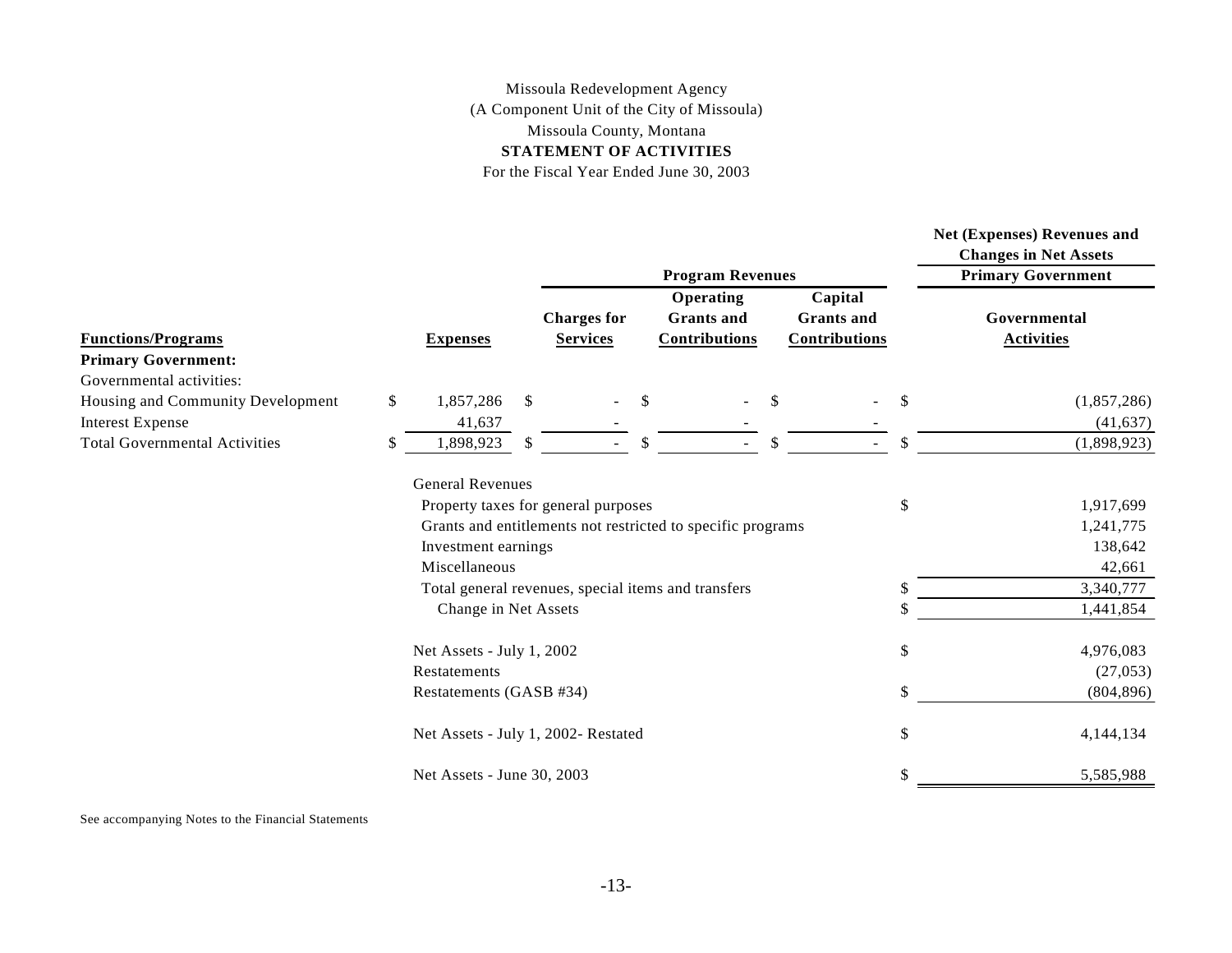#### Missoula Redevelopment Agency Missoula County, Montana (A Component Unit of the City of Missoula)

#### **Balance Sheet**

#### **Governmental Funds**

June 30, 2003

|                                                                 |    | Major<br><b>URD</b> |              | Major<br><b>URD</b> |               | Major<br>Debt  |               | Other<br>Governmental |               | <b>Total</b><br>Governmental |  |
|-----------------------------------------------------------------|----|---------------------|--------------|---------------------|---------------|----------------|---------------|-----------------------|---------------|------------------------------|--|
|                                                                 |    | <b>Fund I</b>       |              | <b>Fund II</b>      |               | <b>Service</b> |               | <b>Funds</b>          |               | Funds                        |  |
| <b>Assets</b>                                                   |    |                     |              |                     |               |                |               |                       |               |                              |  |
| <b>Current Assets</b>                                           |    |                     |              |                     |               |                |               |                       |               |                              |  |
| Cash and investments                                            | \$ | 5, 145, 378         | $^{\circ}$   | 510,314 \$          |               | 330,586        | \$            | 44,727                | -S            | 6,031,005                    |  |
| Taxes receivable, net                                           |    |                     |              | 21,353              |               | 166,618        |               | 7,968                 |               | 195,939                      |  |
| <b>Noncurrent Assets</b>                                        |    |                     |              |                     |               |                |               |                       |               |                              |  |
| Restricted cash and investments                                 |    | 54,000              |              |                     |               |                |               |                       |               | 54,000                       |  |
| <b>Total Assets</b>                                             | S  | 5,199,378           | <sup>S</sup> | 531,667             | <sup>\$</sup> | 497,204        | \$.           | 52,695                | <sup>S</sup>  | 6,226,944                    |  |
| <b>Liabilities</b>                                              |    |                     |              |                     |               |                |               |                       |               |                              |  |
| <b>Current Liabilities</b>                                      |    |                     |              |                     |               |                |               |                       |               |                              |  |
| Accounts payable                                                | \$ | $101,580$ \$        |              | $\blacksquare$      | <sup>\$</sup> |                | \$            |                       | <sup>\$</sup> | 101,580                      |  |
| Deferred revenue                                                |    |                     |              | 14,923              |               | 136,033        |               | 4,418                 |               | 155,374                      |  |
| <b>Total Liabilities</b>                                        | \$ | 101,580 \$          |              | 14,923              | <sup>\$</sup> | 136,033        | S             | 4,418                 | <sup>S</sup>  | 256,954                      |  |
| <b>Equity</b>                                                   |    |                     |              |                     |               |                |               |                       |               |                              |  |
| Reserved for:                                                   |    |                     |              |                     |               |                |               |                       |               |                              |  |
| Debt Services                                                   | \$ |                     | -\$          |                     | $\mathbb{S}$  | 361,171        | $\mathcal{S}$ |                       | \$            | 361,171                      |  |
| Designated for future capital an community development projects |    | 4,015,552           |              | 149,000             |               |                |               | 1,500                 |               | 4,166,052                    |  |
| Unreserved reported in Special Revenue                          |    | 1,082,246           |              | 367,744             |               |                |               | 46,777                |               | 1,496,767                    |  |
| <b>Total Equity</b>                                             | \$ | 5,097,798           | -S           | 516,744             | -S            | 361,171        | S             | 48,277                | -S            | 6,023,990                    |  |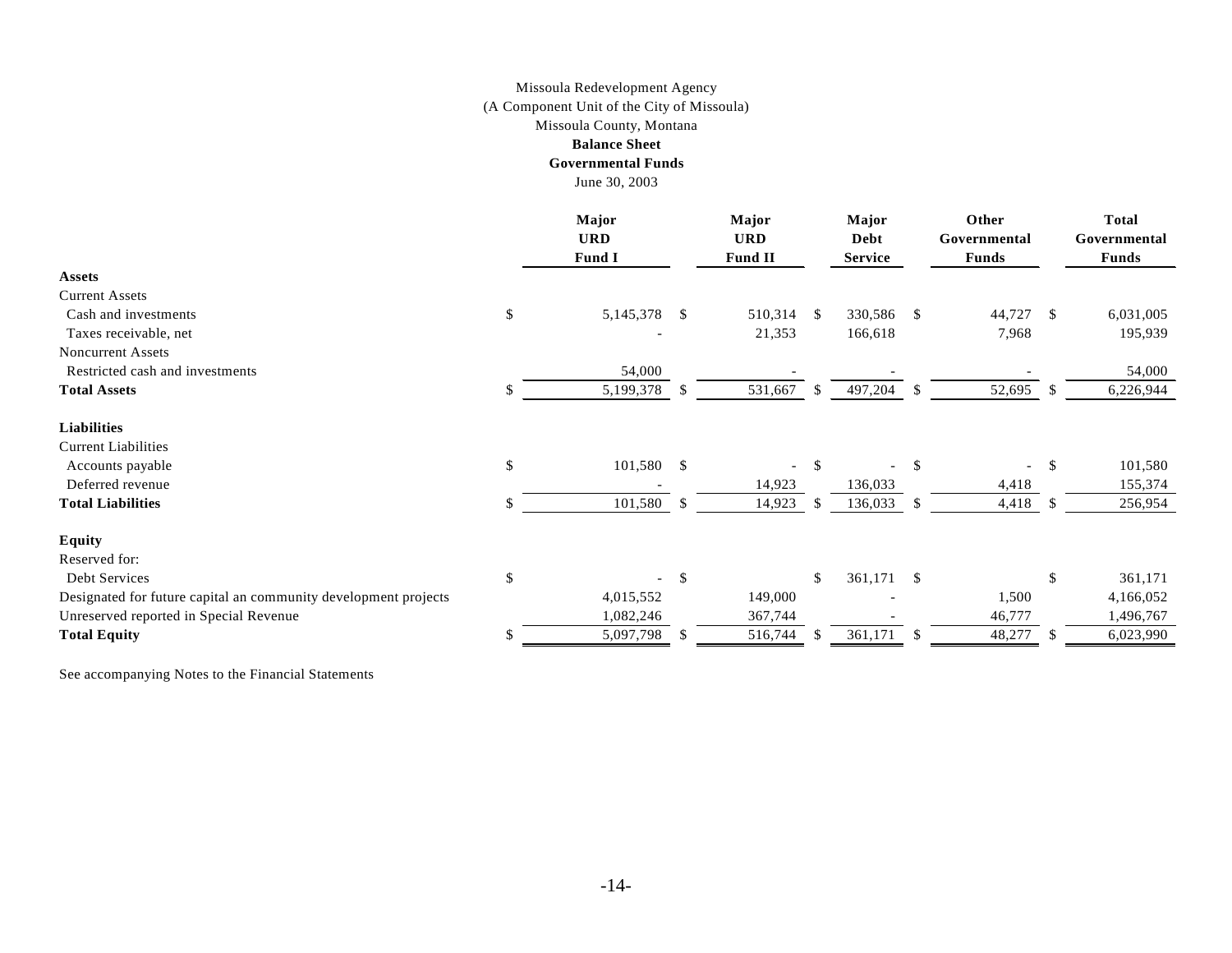# Missoula Redevelopment Agency (A Component Unit of the City of Missoula) Missoula County, Montana

# **Reconciliation of the Governmental Funds Balance Sheet to the Statement of Net Assets**

For the Fiscal Year Ended June 30, 2003

| Total fund balances - governmental funds                                                                                                                                                 | \$<br>6,023,990 |
|------------------------------------------------------------------------------------------------------------------------------------------------------------------------------------------|-----------------|
| Capital assets used in governmental activities are<br>not financial resources and therefore are not<br>reported as assets in governmental funds                                          |                 |
| Property taxes receivable will be collected this year,<br>but are not available soon enough to pay for the current<br>period's expenditures, and therefore are deferred<br>in the funds. | 155,374         |
| Long-term liabilities are not due and payable in<br>the current period and therefore are not reported<br>as liabilities in the funds                                                     | (593, 376)      |
| Total net assets - governmental activities                                                                                                                                               | \$5,585,988     |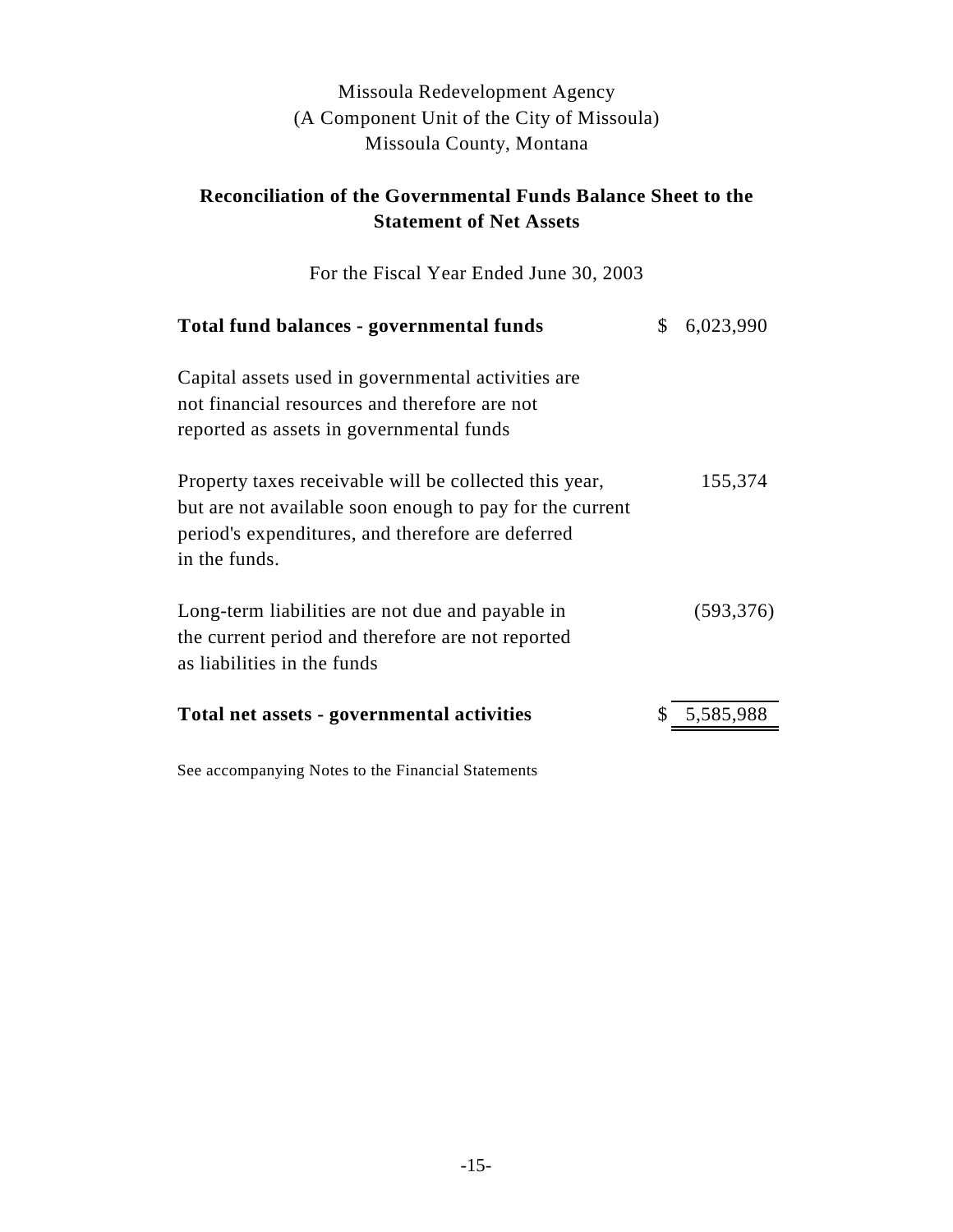# Missoula Redevelopment Agency

(A Component Unit of the City of Missoula)

Missoula County, Montana

#### **Statement of Revenues, Expenditures and Changes in Fund Balances**

|                                                  | <b>Governmental Funds</b>        |                                     |        |                                        |                                       |        |                                              |
|--------------------------------------------------|----------------------------------|-------------------------------------|--------|----------------------------------------|---------------------------------------|--------|----------------------------------------------|
|                                                  | For the Year Ended June 30, 2003 |                                     |        |                                        |                                       |        |                                              |
|                                                  | Major<br><b>URD</b><br>I         | Major<br><b>URD</b><br>$\mathbf{I}$ |        | Major<br><b>Debt</b><br><b>Service</b> | Other<br>Governmental<br><b>Funds</b> |        | <b>Total</b><br>Governmental<br><b>Funds</b> |
| <b>Revenues:</b>                                 |                                  |                                     |        |                                        |                                       |        |                                              |
| Tax Increment Property Tax                       | \$<br>1,135,026 \$               | 285,933 \$                          |        | 285,662 \$                             | 94,184 \$                             |        | 1,800,805                                    |
| <b>State Personal Property Tax Reimbursement</b> | 103,779                          | 3,917                               |        |                                        |                                       |        | 107,696                                      |
| <b>State Entitlement</b>                         | 1,100,507                        | 33,343                              |        |                                        |                                       |        | 1,133,850                                    |
| Miscellaneous                                    | 40,429                           | 2,461                               |        |                                        |                                       |        | 42,890                                       |
| <b>Investment Earnings</b>                       | 113,538                          | 9,431                               |        | 14,531                                 | 1,142                                 |        | 138,642                                      |
| <b>Total Revenues</b>                            | \$<br>2,493,279 \$               | 335,085 \$                          |        | 300,193 \$                             | 95,326 \$                             |        | 3,223,883                                    |
| <b>Expenditures:</b>                             |                                  |                                     |        |                                        |                                       |        |                                              |
| Housing and Community Development                | \$<br>$1,616,221$ \$             | 53,795 \$                           |        | $-$ \$                                 |                                       | -\$    | 1,670,016                                    |
| Debt Service Expense                             |                                  |                                     |        | 291,637                                |                                       |        | 291,637                                      |
| Capital Outlay                                   | 97,332                           |                                     |        |                                        |                                       |        | 97,332                                       |
| <b>Total Expenditures</b>                        | \$<br>1,713,553 \$               | 53,795 \$                           |        | 291,637 \$                             | $-$ \$                                |        | 2,058,985                                    |
| <b>Other Financing Sources (Uses):</b>           |                                  |                                     |        |                                        |                                       |        |                                              |
| Operating transfers in                           | \$<br>212,938 \$                 |                                     | $-$ \$ | - \$                                   |                                       | $-$ \$ | 212,938                                      |
| Operating transfers out                          |                                  | (50,000)                            |        | (105,938)                              | (57,000)                              |        | (212, 938)                                   |
| Transfers to other Government                    | (89,938)                         |                                     |        |                                        |                                       |        | (89, 938)                                    |
| Total other financing sources (uses)             | \$<br>123,000 \$                 | $(50,000)$ \$                       |        | $(105,938)$ \$                         | $(57,000)$ \$                         |        | (89, 938)                                    |
| Excess Revenues and other sources over           |                                  |                                     |        |                                        |                                       |        |                                              |
| Expenditures and other uses                      | 902,726 \$                       | 231,290 \$                          |        | $(97, 382)$ \$                         | 38,326 \$                             |        | 1,074,960                                    |
| Fund Balance July 1, 2002                        | \$<br>4,222,125 \$               | 285,454 \$                          |        | 458,553 \$                             | 9,951 \$                              |        | 4,976,083                                    |
| <b>Restatements</b>                              | (27, 053)                        |                                     |        |                                        |                                       |        | (27, 053)                                    |
| Fund Balance July 1, 2002 - as restated          | 4,195,072 \$                     | 285,454 \$                          |        | 458,553 \$                             | 9,951 \$                              |        | 4,949,030                                    |
| Fund Balance June 30, 2003                       | 5,097,798 \$                     | 516,744 \$                          |        | 361,171 \$                             | 48,277 \$                             |        | 6,023,990                                    |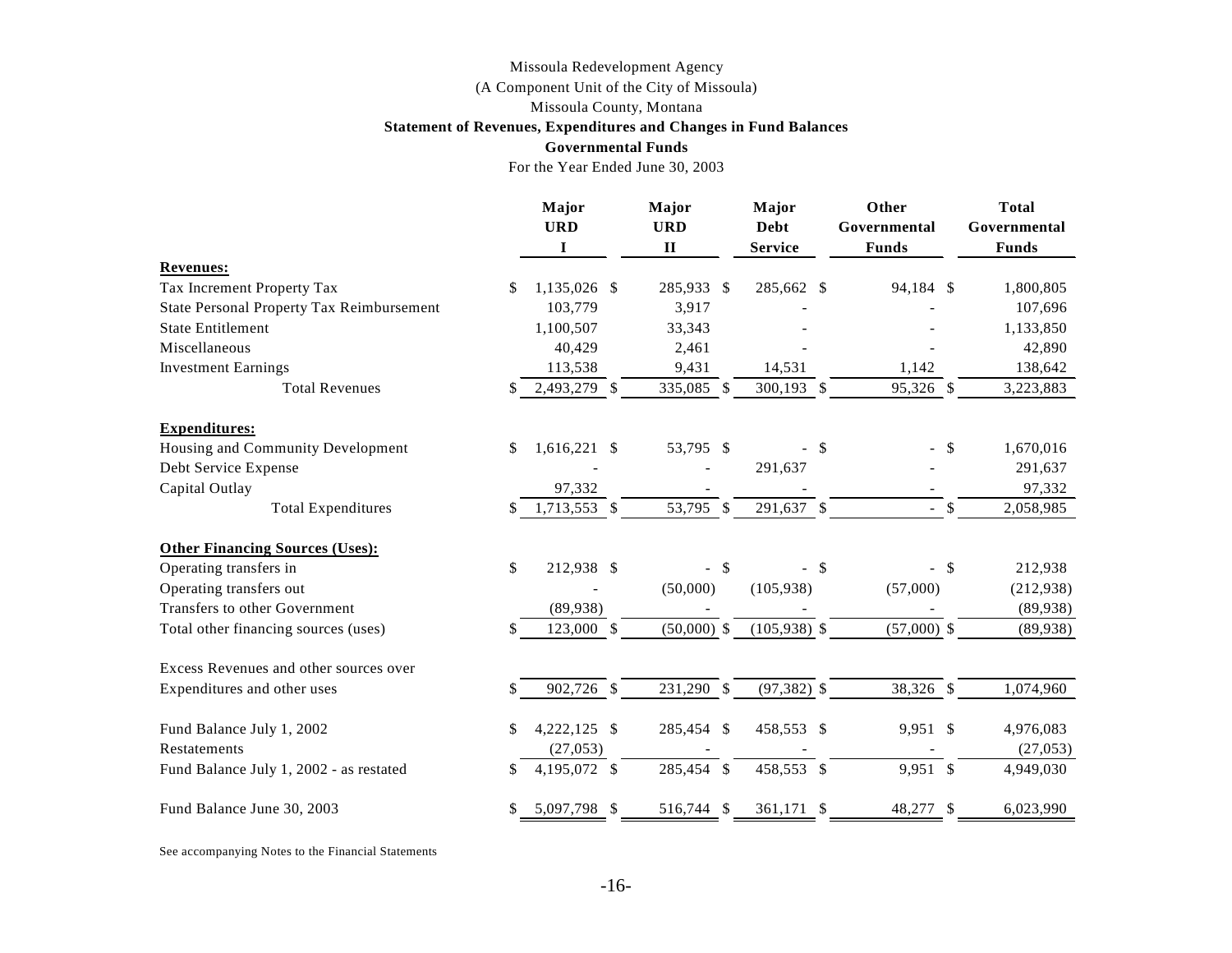# Missoula Redevelopment Agency (A Component Unit of the City of Missoula) Missoula County, Montana

# **Reconciliation of the Statement of Revenues, Expenditures, and Changes in Fund Balances of Governmental Funds to the Statement of Activities**

For the Fiscal Year Ended June 30, 2003

| Amounts reported for <i>governmental activities</i> in the statement of<br>activities are different because:                                                                             |                 |
|------------------------------------------------------------------------------------------------------------------------------------------------------------------------------------------|-----------------|
| Net change in fund balances - total governmental funds                                                                                                                                   | \$<br>1,074,960 |
| Property taxes receivable will be collected this year,<br>but are not available soon enough to pay for the current<br>period's expenditures, and therefore are deferred<br>in the funds. | 116,894         |
| Long-term debt proceeds provide current financial resources to<br>governmental funds, but issuing debt increases long-term<br>liabilities in the statement of net assets.                | 250,000         |
| Change in net assets - statement of activities                                                                                                                                           | 1,441,854       |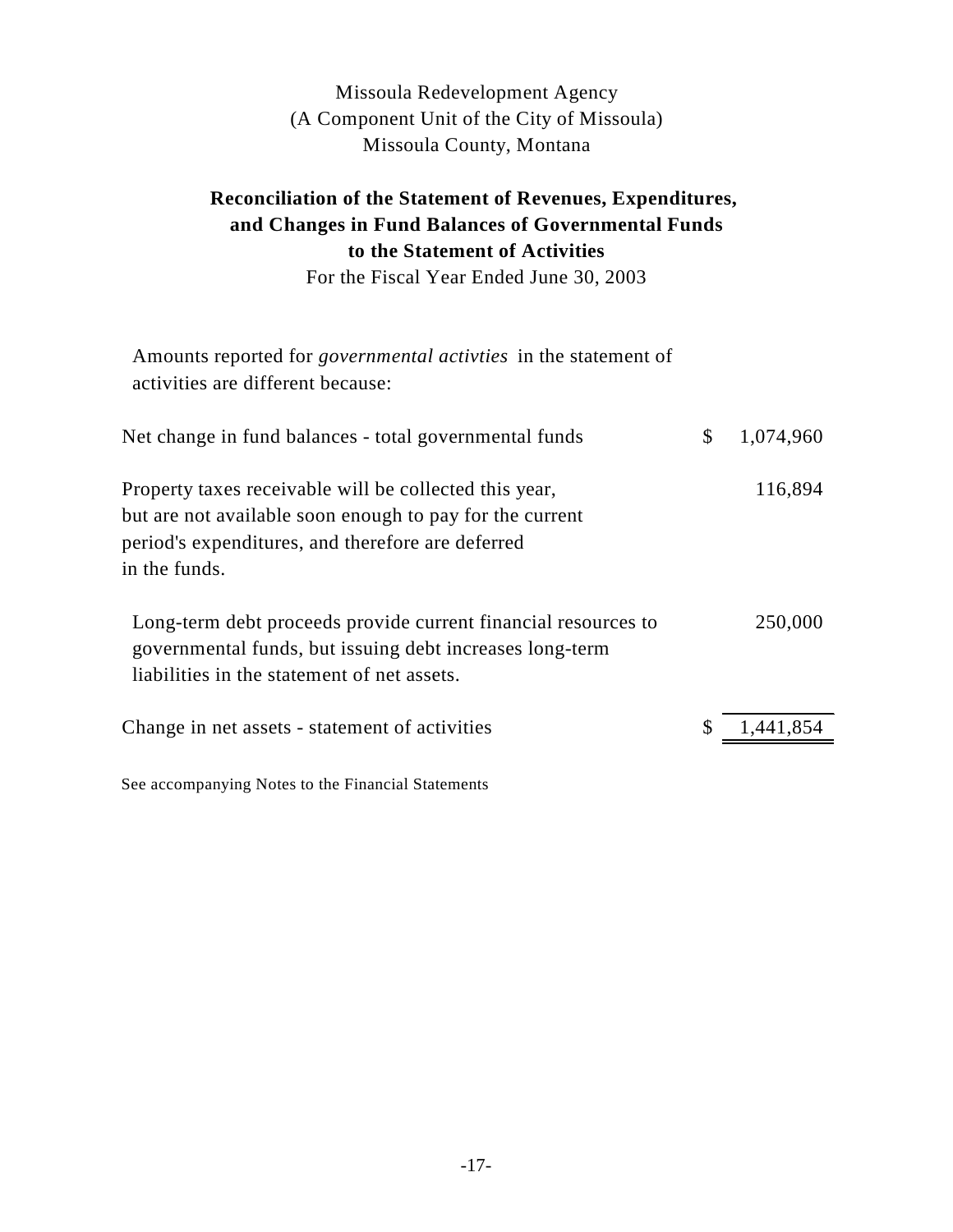#### **I. SUMMARY OF SIGNIFICANT ACCOUNTING POLICIES**

The general purpose financial statements of Missoula Redevelopment Agency, a component unit of the City of Missoula, Missoula, Montana, have been prepared in conformity with generally accepted accounting principles (GAAP). The Governmental Accounting Standards Board (GASB) is the accepted standard setting body for establishing governmental accounting and financial reporting principles. The Component Unit's significant accounting policies are described below.

#### **A. Reporting Entity**

Missoula Redevelopment Agency (MRA), was established in 1978 by the City of Missoula (the City) as a separate legal entity in accordance with state urban renewal laws (Section 7- 15-4201 MCA). MRA has the authority to renovate property within blighted areas legally designated as urban renewal districts, but the authority to exercise the power of eminent domain, acquire and resell property and to issue tax increment bonds remain with the City. The City has established three urban renewal districts: District I in 1978, District II in 1991, and District III in 2000. The five member governing board is appointed by the Mayor and approved by City Council. Due to the control exercised by the City, MRA is considered a component unit of the City.

Urban Renewal District I is located entirely within the Missoula School District No. 1. Urban Renewal District II is located partially in Missoula School District No. 1 and partially in Hellgate School District No. 4. Urban Renewal District III is located entirely within the Missoula School District No. 1

MRA has no authority to levy taxes. However, under the City's Urban Renewal Plans, incremental property taxes which result from increases in the taxable value of property within an urban renewal District are designated for urban renewal purposes and provide the primary funding source for MRA.

State law provides that the tax increment provisions applicable to a renewal district established prior to 1980 be terminated seventeen years after enactment or when all tax increment bonds have been retired. Because the tax increment provision for District I was enacted on December 18, 1978, it was scheduled to terminate on December 18, 1995. However, the City issued tax increment bonds on December 15, 1989, as permitted by state law. The issuance of these bonds extends the tax increment provisions for the term of the bonds, whose final maturity date is July 1, 2005. As MRA's other two Districts were created after 1980 and they currently have no outstanding tax increment bonds, District II is scheduled to terminate in 2006. District III is scheduled to terminate in December 2015.

The accompanying general-purpose financial statements include all funds, account groups, agencies, boards, commissions, and authorities which meet the criteria of Statement No. 14 for inclusion in the MRA's financial report.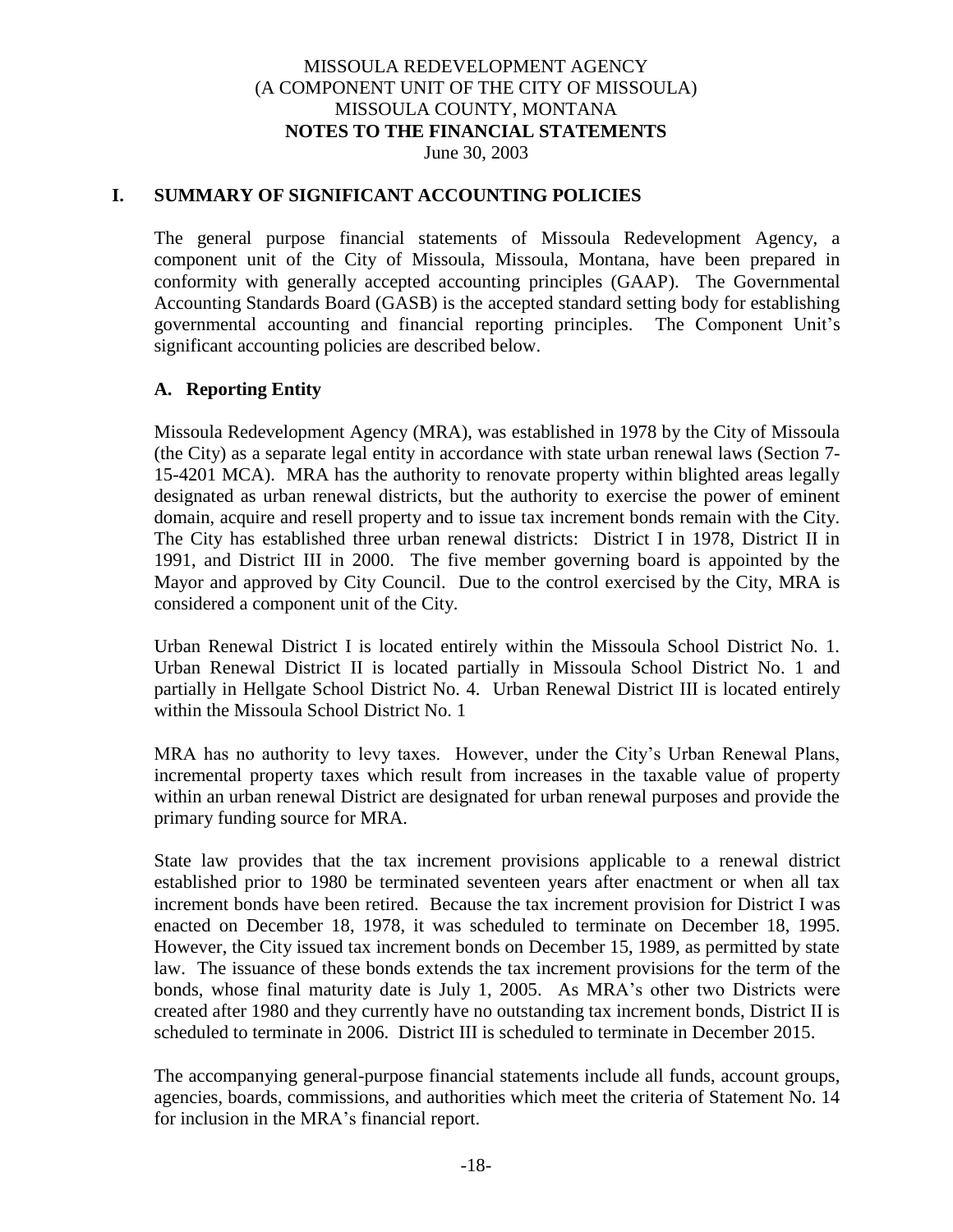#### **B. Measurement Focus, Basis of Accounting, and Basis of Presentation**

Basis of Presentation and Basis of Accounting

**Government-wide Statements** – The statement of net assets and the statement of activities show information about the overall financial position and activities of the MRA.

These statements are reported using the economic resources measurement focus and the accrual basis of accounting. The activities of the MRA are generally financed through property taxes and state entitlements. Revenues are recorded when earned and expenses are recorded at the time the liability is incurred, regardless of when the related cash flows take place. On the accrual basis, revenues from property taxes are recognized in the fiscal year for which the taxes are levied. Revenues from grants, entitlements, and donations are recognized in the fiscal year in which eligibility requirements have been met.

The Statement of Activities presents a comparison between direct expenses and program revenues for each function of the MRA's governmental activities. Direct expenses are those that are specifically associated with a program or function. However, the component unit does not collect any program revenue. Accordingly, all revenues, including all property taxes and entitlements, are presented as general revenues.

**Fund Financial Statements** – These statements provide information about the MRA's funds. The emphasis of fund financial statements is on major governmental funds. Each major fund is displayed in a separate column in the governmental funds statements. All of the remaining funds are aggregated and reported in a single column as non-major funds.

These funds are reported using the current financial resources measurement focus and the modified accrual basis of accounting. Under the modified accrual basis of accounting, revenues are recognized when susceptible to accrual. (i.e., when they are measurable and available). Measurable means the amount of the transaction can be determined and available means collectible within the current period or soon enough thereafter to pay liabilities of the current period. The MRA considers all revenues available if they are collected within 30 days after year-end. Expenditures are recorded when the related fund liability is incurred, except for unmatured interest on general long-term debt which is recognized when due, and certain compensated absences and claims and judgments which are recognized when the obligations are expected to be liquidated with expendable available financial resources.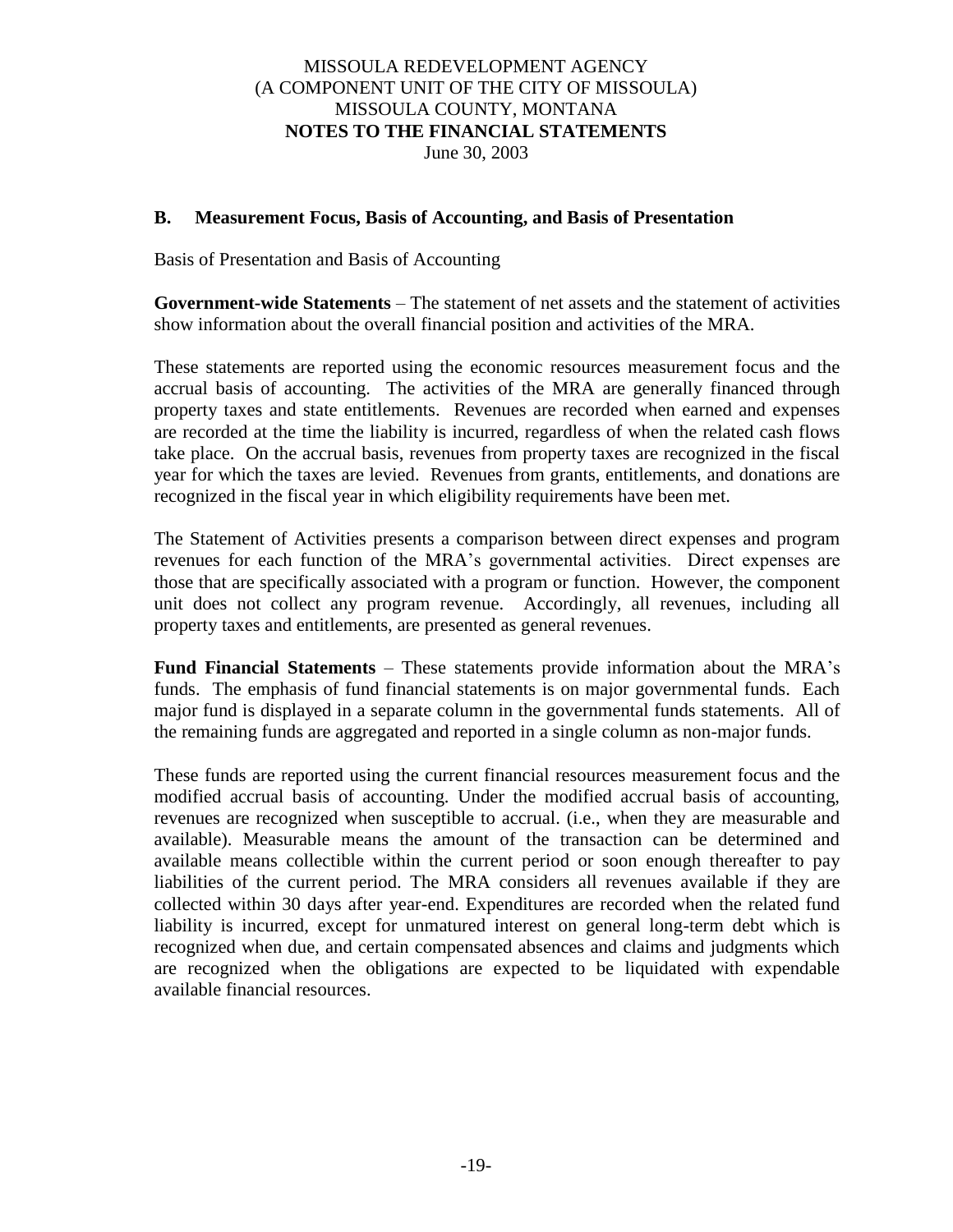Real and personal property taxes (excluding motor vehicle taxes), special assessments, charges for current services, and interest earnings are susceptible to accrual. Other receipts and taxes become measurable and available when cash is received by the MRA and are recognized as revenue at that time. The MRA recorded real and personal property taxes and assessments levied for the current year as revenue. Taxes and assessments receivable remaining unpaid at year-end and not expected to be collected soon enough thereafter to be available to pay obligations of the current year were recorded as deferred revenue, with a corresponding reduction in revenues, as required by generally accepted accounting principles. In addition, prior period delinquent taxes and assessments collected in the current period were recorded as revenue in the current period as required by generally accepted accounting principles. Entitlements and shared revenues are recorded at the time of receipt or earlier if the susceptible to accrual criteria are met. Expenditure driven grants are recognized as revenue when the qualifying expenditures have been incurred and all other grant requirements have been met.

GASB Statement No. 34 requires that all governmental funds whose assets, liabilities, revenues or expenditures exceed 10% or more of total for all government funds be reported as major funds. Accordingly, the MRA reports the following major governmental funds:

*Urban Redevelopment I* - account for revenue sources that are legally restricted to expenditures for specific purposes.

*Urban Redevelopment II* - account for revenue sources that are legally restricted to expenditures for specific purposes.

*Debt Service Fund* – This fund accounts for accumulations of resources for, and the payment of, general long-term debt and principal, interest, and related costs.

#### **C. Budgets and Budgetary Accounting**

#### **Budget Process**

An annual appropriated operating budget is adopted each fiscal year for the Special Revenue Funds and Debt Service Funds generally on the modified accrual basis of accounting. Revenues are budgeted in the year they are measurable and available. Expenditures are budgeted in the year they are expected to be incurred. As required by Montana law, the full amount of property taxes levied for the fiscal year is included in the MRA's budget.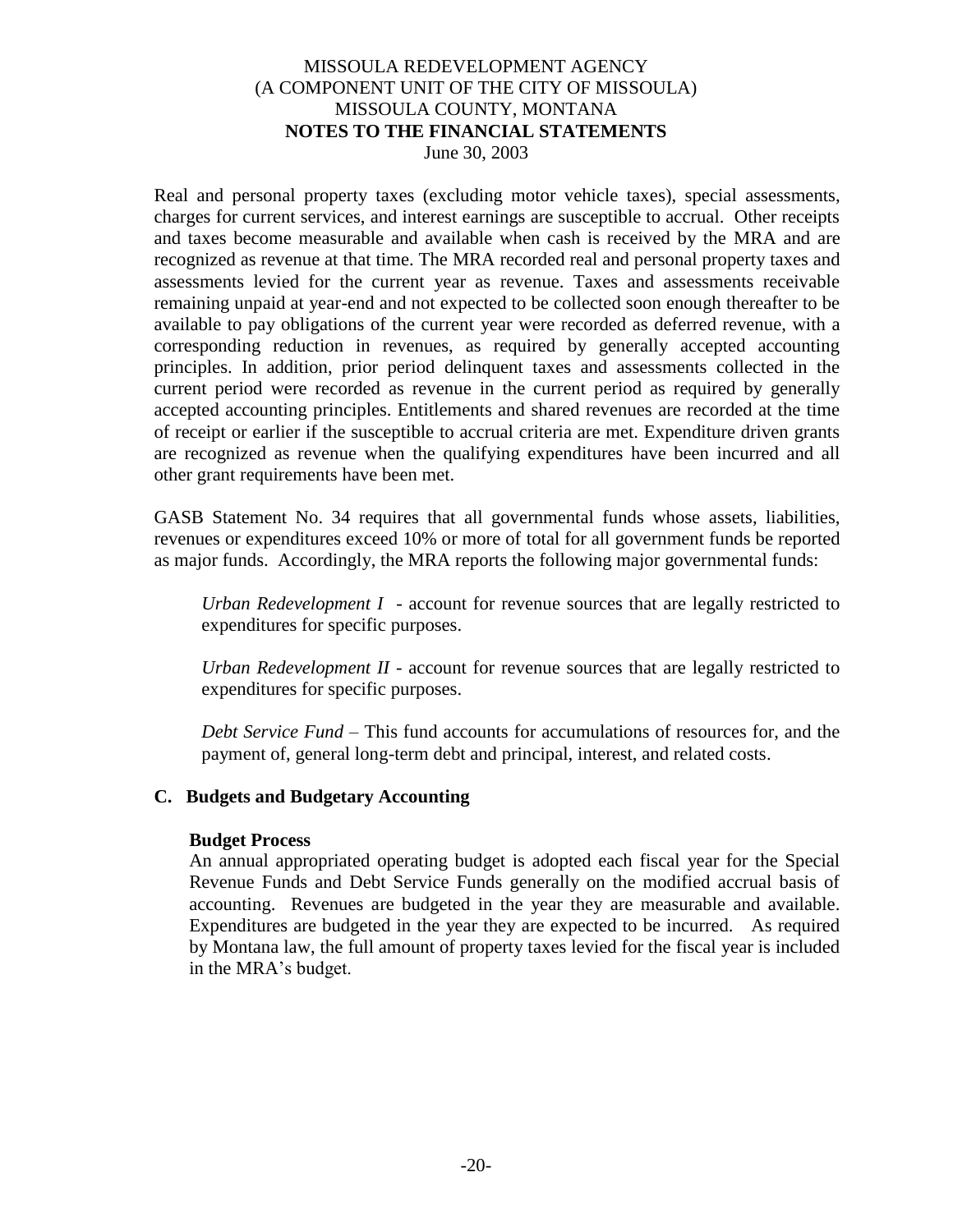As required by State statute, the MRA follows these procedures to develop their annual budget:

- (a) On or before June 10, department heads and supervisors file with the Mayor who submits them to the City Council detailed and itemized estimates, both of the probable revenue from sources other than taxation and of all expenditures required by the office or department for the next fiscal year.
- (b) The City finance department prepares a tabulation showing the complete expenditure program of the component Unit for the current fiscal year and the sources of revenue by which it is to be financed.
- (c) On or before the fourth Monday in July, the City Council shall make any revisions considers advisable.
- (d) Public hearings are held.
- (e) By the second Monday in August, the City Council adopts the final budget.

Budget appropriation transfers may be made between the general classifications of salaries and wages, maintenance and operation and capital outlay. Reported budget amounts represent the originally adopted budget as amended by resolution of the City Council. It is management's responsibility to see that the budget is followed to the budgetary line item.

The City Council may amend a final budget when shortfalls in budgeted revenues require reductions in approved appropriations to avert deficit spending; when savings result from unanticipated adjustments in projected expenditures; when unanticipated state or federal monies are received; or when a public emergency occurs which could not have been foreseen at the time of adoption. The procedure to amend the budget in total can be made only after the City prepares a resolution, notice is published of a public hearing, and a public hearing is held in accordance with state law.

#### **D. Change in Accounting**

The Government Accounting Standards Board (GASB) issued Accounting Standards Statement No. 34, *Basic Financial Statements – and Management's Discussion and Analysis – for State and Local Governments* in June 1999. The statement establishes new financial reporting requirements, requires new information to be reported, and restructured much of the information that governments have reported in the past. Its purpose was to make annual financial reports more comprehensive and easier to understand and use. The statement required implementation by governments of the City's size in fiscal year 2003 of which Missoula Redevelopment Agency is a component unit and consequently must implement in the same year as the City.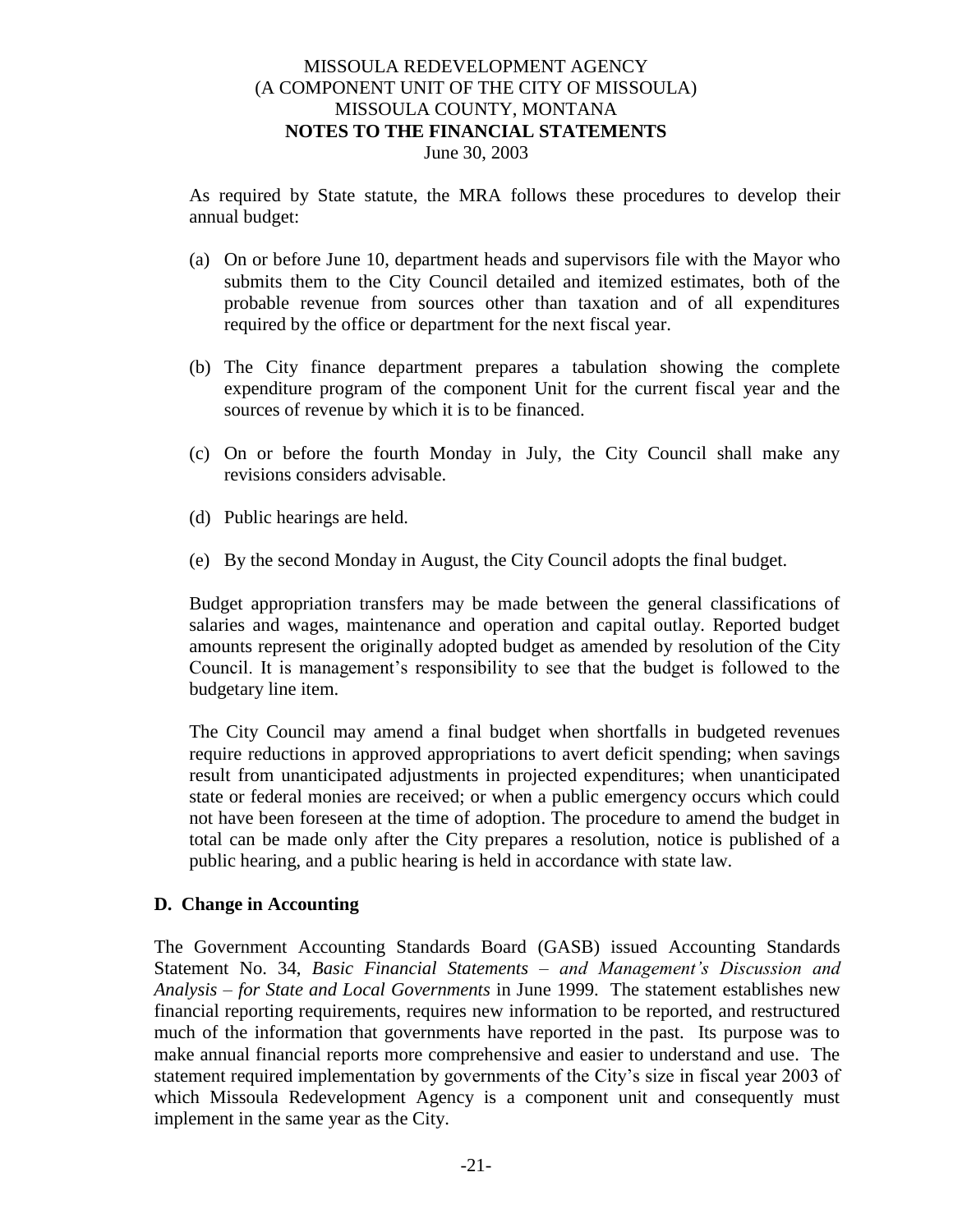Because of the purpose described above, the MRA has applied the new standard and substantially revised its fiscal year 2003 financial statements. The basis of accounting for the MRA's governmental funds was not changed by the new statement, however, the reporting of government-wide financial statements required the reclassification of some of its funds and the significant addition of information not previously reported including the elimination of certain revenues and expenses.

#### **II. STEWARDSHIP, COMPLIANCE AND ACCOUNTABILITY**

#### **A. Budget Variances**

Budget variances are primarily due to conservative budgeting or budgeted projects not started or completed in fiscal year 2003.

#### **III. DETAILED NOTES ON ALL FUNDS AND ACCOUNT GROUPS**

#### **A. Cash and Cash Equivalents**

The MRA cash is held by the City Treasurer and pooled with other City cash. There is no regulatory oversight for the City's investment pool, and participants' equity in the pool approximates the fair value of the underlying investments.

Interest earned on pooled investments is distributed to each contributing entity and fund on a pro rata basis. Authorized investments allowed by Section 20-9-213, MCA, include savings or time deposits in a state or national bank, building or loan association, or credit union insured by the FDIC or NCUA located in the state; repurchase agreements; and the State Unified Investment Program. Further, Section 7-6-202, MCA, authorizes investments in U.S. government treasury bills, notes, bonds, U.S. Treasury obligations, treasury receipts, general obligations of certain agencies of the United States, and U.S. government security money market fund if the fund meets certain conditions.

The City's investment portfolio as of June 30, 2003, consisted of government securities and the State Unified Investment Program (STIP). The MRA does not own specific identifiable investment securities in the pool; therefore, is not subject to categorization. Information regarding investment risk, collateral, security, and fair values is available from the City of Missoula Treasurer's office, 435 Ryman Street, Missoula, MT 59902.

#### **B. Receivables**

Property tax levies are set on or before the second Monday in August, in connection with the budget process. Real property (and certain attached personal property) taxes are billed within ten days after the third Monday in October and are due in equal installments on November 30 and the following May 31. After those dates, they become delinquent (and a lien upon the property). Special assessments are either billed in one installment due November 30 or two equal installments due November 30 and the following May 31.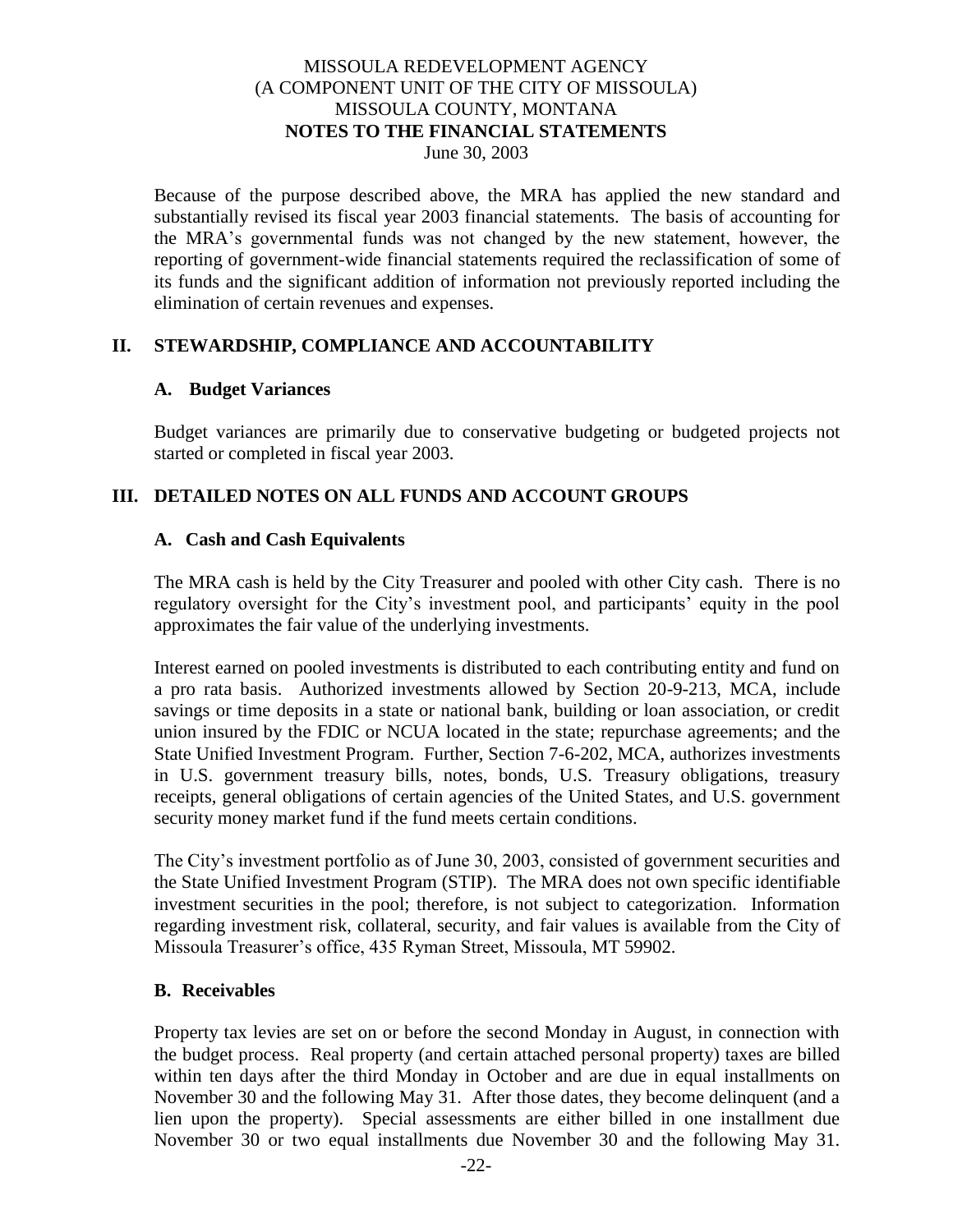Personal property taxes (other that those billed with real estate) are generally billed no later then the second Monday in July (normally in May or June), based on the prior November's levies. Personal property taxes, other than mobile homes, are due thirty days after billing. Mobile home taxes are billed in two halves, the first due thirty days after billing; the second due September 30. The tax billings are considered past due after the respective due dates and are subject to penalty and interest charges.

Taxable valuations for each Urban Renewal Component Unit and the corresponding tax increment amounts for November 2002 property tax billing were as follows:

|                                  | Taxable Value | Increment Value |
|----------------------------------|---------------|-----------------|
| Urban Renewal Component Unit I   | \$8,045,400   | \$2,071,413     |
| Urban Renewal Component Unit II  | \$2,300,133   | \$440,310       |
| Urban Renewal Component Unit III | \$7,145,008   | \$140,662       |

#### **C. Operating Transfers**

The following is an analysis of operating transfers in and out and transfers to other governments during Fiscal Year 2003:

| <b>From</b>   | <u>To</u>        | Amount    |
|---------------|------------------|-----------|
| <b>URD II</b> | URD I            | \$50,000  |
| URD III       | URD I            | \$57,000  |
| URD I         | City of Missoula | \$89,938  |
| Debt Service  | URD I            | \$105,938 |

### **D. Capital Assets**

Capital assets purchased by the Component Unit are owned by the City of Missoula and accordingly are reported as City assets.

#### **E. Operating Lease Commitments**

The MRA is bound by one lease commitment for office space which is renewed annually. The lease is considered for accounting purposes to be an operating lease. Minimum lease payments for the fiscal year ended June 30, 2003, amounted to \$20,740.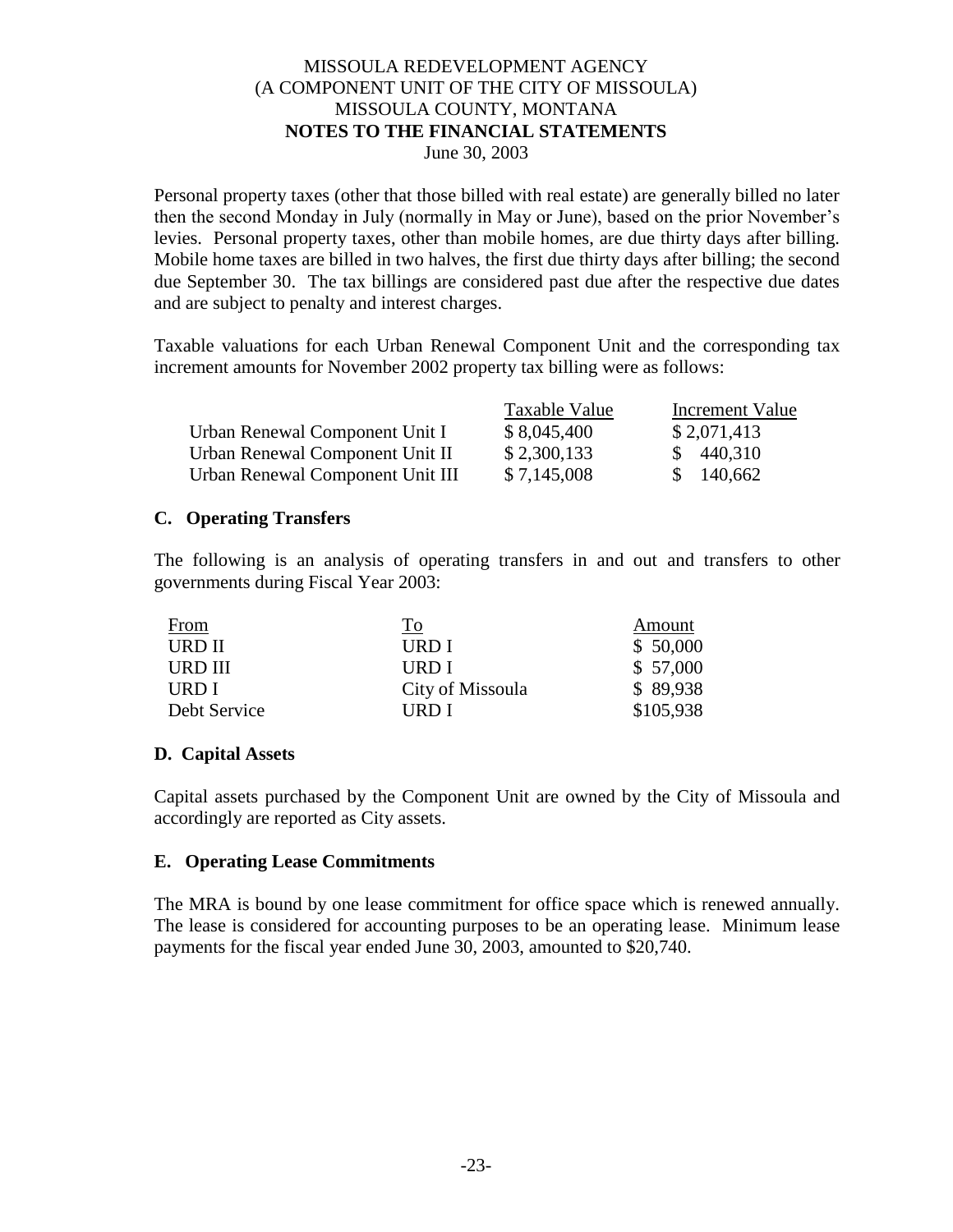June 30, 2003

#### **F. Long-Term Debt**

*Changes in Long-Term Debt Liabilities* – Long-term liability activity for the year ended June 30, 2003, was as follows:

|                                            | Balance                |       |            | Balance       |
|--------------------------------------------|------------------------|-------|------------|---------------|
|                                            | July 1, 2002 Additions |       | Reductions | June 30, 2003 |
| Refunding Tax Increment Bonds \$790,000 \$ |                        |       | \$250,000  | \$540,000     |
| <b>Compensated Absences</b>                | 45.432                 | 7.944 |            | 53,376        |
| Total                                      | \$835,432              | 7.944 | \$ 250,000 | 593,376       |

*Tax Increment Bonds* – The bonds are payable solely from and are secured by a first lien and pledge of tax increment revenues from District I. The bond resolution requires, among other things, that all of District I tax increment revenues be deposited in a Debt Service fund as required to pay principal and interest on the bonds when due, and to provide certain reserves for future bond payments. After all required amounts have been deposited in the accounts, the remaining tax increment funds may be used to pay costs associated with construction of other urban renewal projects within District I, which may includes returning a portion of the tax increment revenues to the taxing jurisdiction located within District I, as provided by state law.

The bond resolutions include various restrictive covenants. The more significant covenants require that cash be restricted and reserved for current and future debt service. The District was in compliance with applicable covenants as of June 30, 2003.

|                        | Origination | Interest Bond Due     |           | <b>Bonds</b> | Annual         | <b>Balance</b> |
|------------------------|-------------|-----------------------|-----------|--------------|----------------|----------------|
| <b>Purpose</b>         | Date        | Rate                  | Term Date | Amount       | <b>Payment</b> | June 30, 2003  |
| Parking Structure 1997 |             | 4.2-5.3 20 yrs $2005$ |           | \$1,880,000  | varies         | \$540,000      |

#### *Compensated Absences*

It is the MRA's policy and state law to permit employees to accumulate a limited amount of earned but unused vacation benefits, which will be paid to employees upon separation from the Component Unit service. Employees are allowed to accumulate and carry over a maximum of two times their annual earned amount of vacation. Any vacation hours accumulated beyond the maximum amount allowed, must be utilized within 90 days into the new calendar year. There is no restriction on the amount of sick leave that may be accumulated. Upon separation, employees are paid 100 percent of accumulated vacation and 25 percent of accumulated sick leave. The liability associated with governmental fundtype employees is reported in the general long-term debt account group.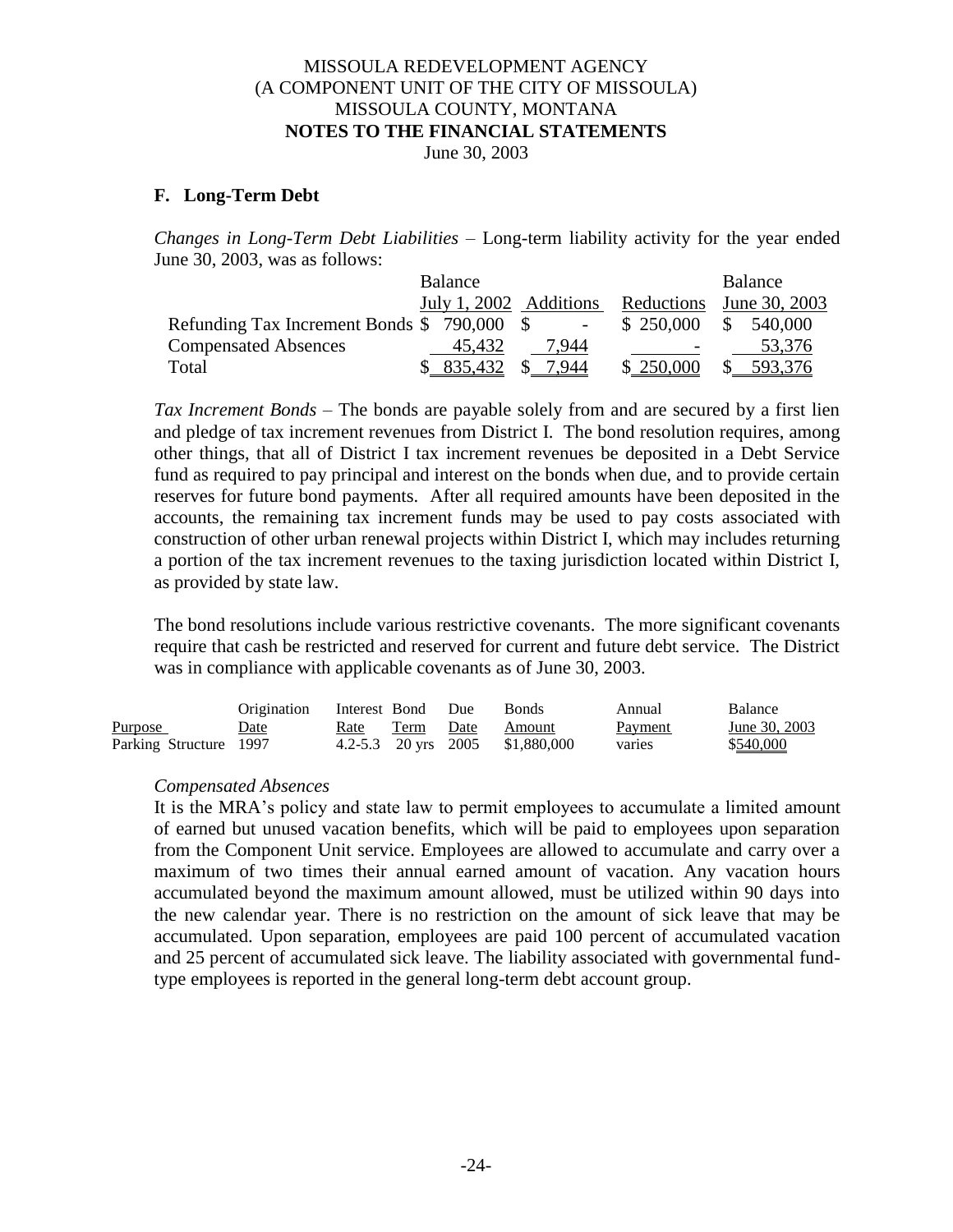June 30, 2003

#### *Requirements to Amortize Debt*

The annual requirements to amortize all long-term debt outstanding, except Compensated Absences, as of June 30, 2003, were as follows:

| For Fiscal | Tax increment |
|------------|---------------|
| Year Ended | <b>Bonds</b>  |
| 2004       | \$293,355     |
| 2005       | 289,575       |
| Total      | \$582,930     |
| Principal  | \$540,000     |
| Interest   | 42,930        |
| Total      |               |
|            |               |

#### **Advance Refunding of Long-Term Debt**

In prior years, the MRA defeased certain tax increment bonds by placing the proceeds of new bonds in an irrevocable trust to provide for all future debt service payments on the old bonds. Accordingly, the trust account assets and the liability for the defeased bonds are not included in the MRA's financial statements. At June 30, 2003, the outstanding balance of the 1989 defeased bonds is \$845,000.

#### **G. State-Wide Retirement Plans**

All full-time MRA employees are covered under the Montana Public Employees Retirement System (PERS). The plan is established by State law and administered by the State of Montana. The plan is cost-sharing multiple-employer defined benefit and definded contribution plans that provide retirement, disability and death benefits to plan members and beneficiaries, with amounts determined by the State.

Contribution rates are required and determined by State law. The contribution rates, expressed as a percentage of covered payroll for the fiscal year ended June 30, 2003, were:

|          | <b>PERS</b> |
|----------|-------------|
| Employer | 6.70%       |
| Employee | 6.80%       |
| State    | .10%        |

Publicly available financial reports that include financial statements and required supplementary information may be obtained for the plans by writing or calling:

Public Employees Retirement Division, P.O. Box 200131, Helena, Montana 59620-0131 Phone: 1-406-444-3154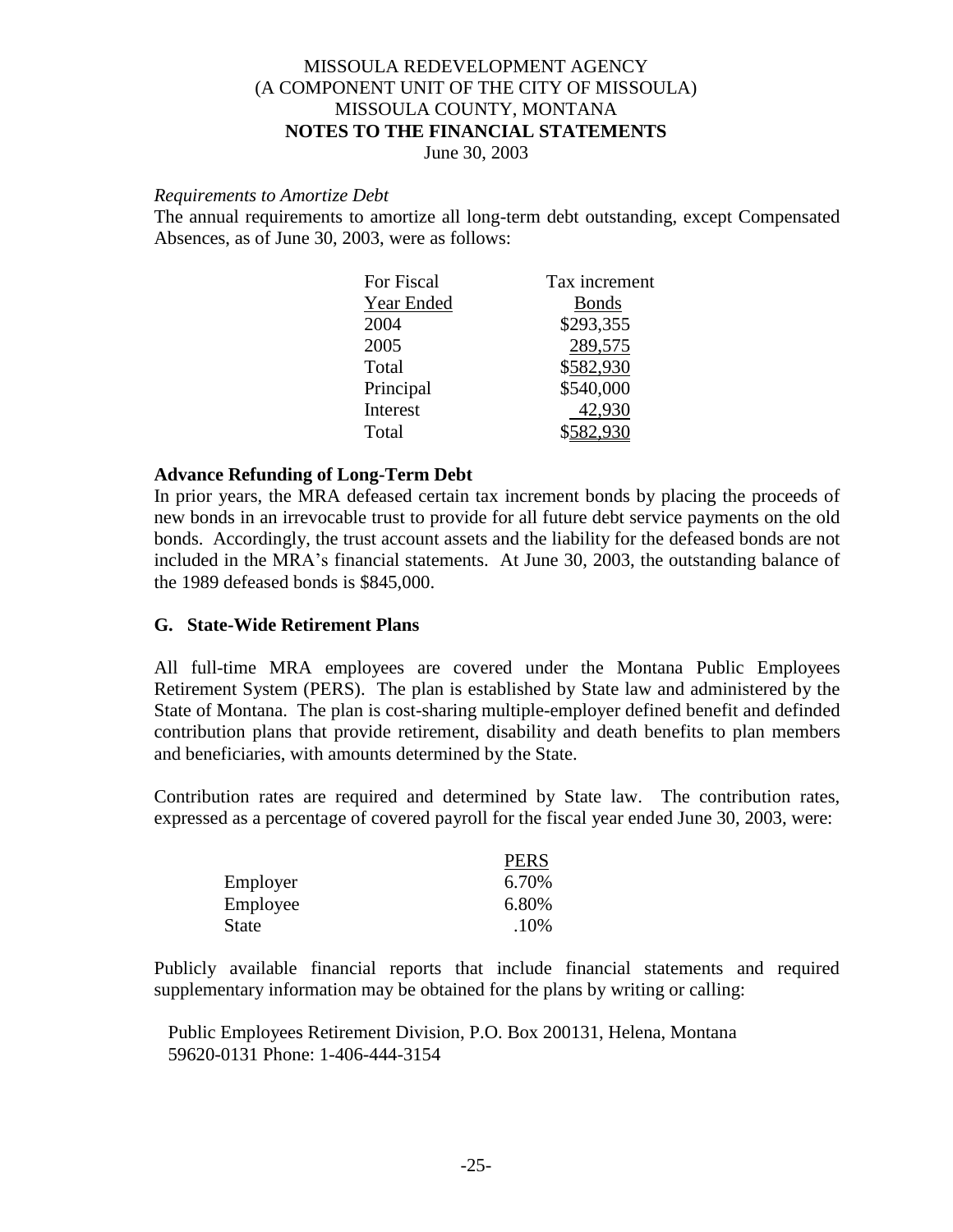The Agency and its employees contributions for the years ended June 30, 2001, 2002, and 2003, as listed below, were equal to the required contributions for each year.

|      | <b>PERS</b> |
|------|-------------|
| 2001 | \$28,459    |
| 2002 | \$29,847    |
| 2003 | \$29,258    |

#### **H. Post Employment Benefits**

Terminated employees may remain on the City's, of which the Agency is a Component Unit, health insurance plan for up to 18 months if they pay the monthly premiums. This benefit is required under the federal COBRA law. Retirees may remain on the City's health plan to age 65, provided they pay the monthly premiums. State law requires the City to provide this benefit. No cost can be estimated for the above benefits, although there is the probability that there are higher medical costs for retirees which would result in additional costs to the insurance program.

#### **I. Restricted Cash/Investments**

The following restricted cash/investments were held by the MRA as of June 30, 2003. These amounts are reported as noncurrent assets within the cash/investment account on the Statement of Net Assets and the Balance Sheet.

| Description                          | Amount   |
|--------------------------------------|----------|
| Reserve for $-$ future debt payments | \$54,000 |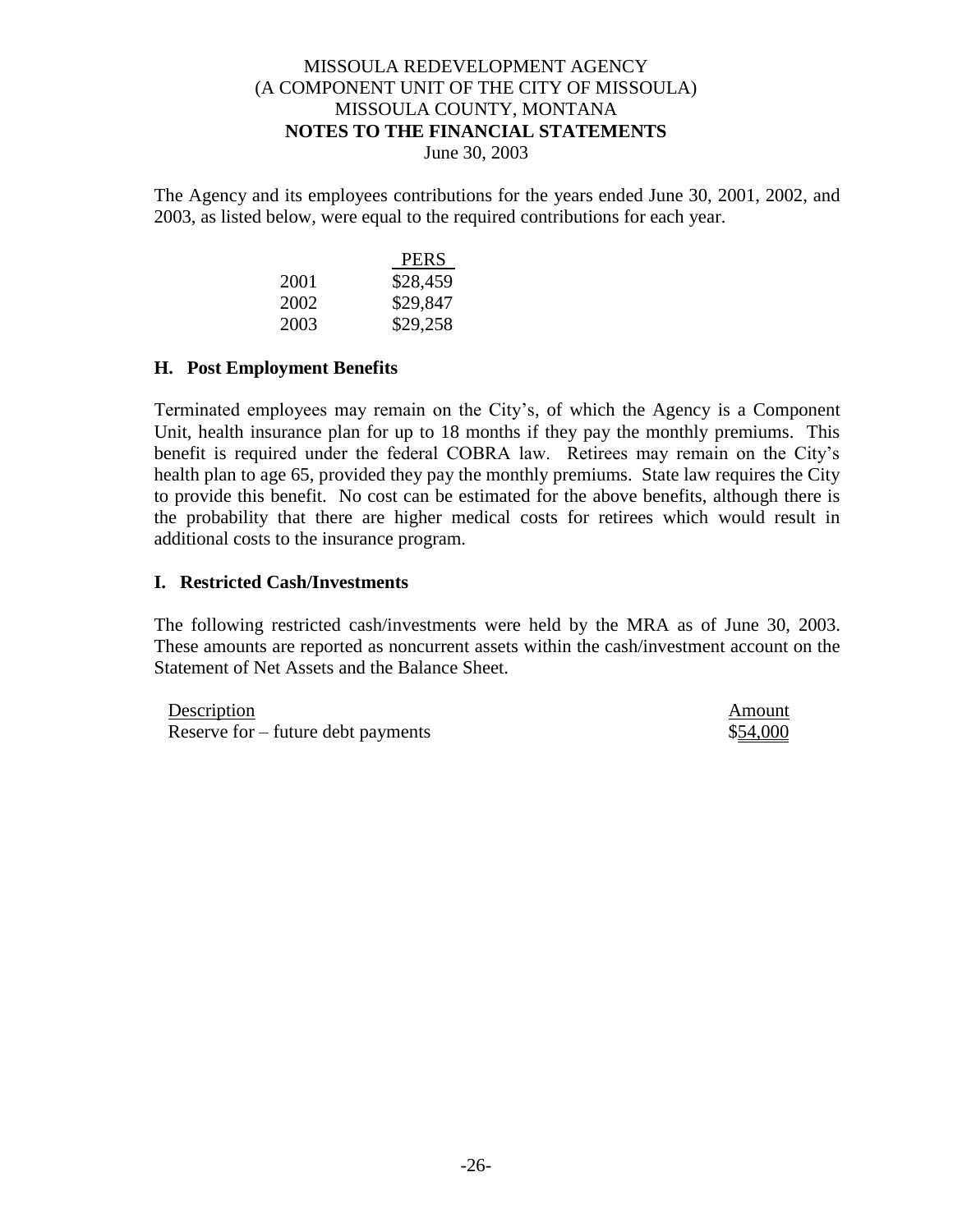#### **J. Restricted Net Assets and Reserved Fund Balances**

Restricted Net Assets – State law authorizes certain funds and established the criteria for property tax levies for specific purpose. The MRA classifies the net assets of these funds as restricted net assets. These funds and their net assets at June 30, 2003, are as follows:

| Debt Service Fund                  |           |
|------------------------------------|-----------|
| <b>Restricted for Debt Service</b> | \$361,171 |

Reserved fund balances agree to restricted net assets.

#### **K. Designated Fund Balances**

Designations of equity are used to show the amounts within unreserved equity which are intended to be used for specific purposes but are not legally restricted. The purpose for each is indicated by the account title on the face of the balance sheet.

#### **L. Restatements**

During the current fiscal year, the following adjustments relating to prior years' transactions were made to net asset and fund balance accounts.

| Net Assets                                                        |  | \$ (804,896) Prior year debt and deferred revenue |
|-------------------------------------------------------------------|--|---------------------------------------------------|
|                                                                   |  | restated due to conversion to full                |
|                                                                   |  | accrual per GASB #34.                             |
| Net Assets and Fund Balances \$ (27,053) Prior year expenditures. |  |                                                   |

#### **M. Risk Management**

The MRA faces considerable number of risks of loss, including (a) damage to and loss of property and contents, (b) employee torts, (c) professional liability, i.e., errors and omissions, (d) environmental damage, (e) workers' compensation, i.e., employee injuries, and (f) medical insurance costs of employees. The MRA as a department of the City of Missoula, participates in a municipal government self-insurance pool for liability, workers compensation, property and content damage, employee torts, and professional liability. Given the lack of coverage available, the MRA has no coverage for potential losses from environmental damages. Settled claims resulting from these risks have not exceeded commercial insurance coverage in any of the past three fiscal years.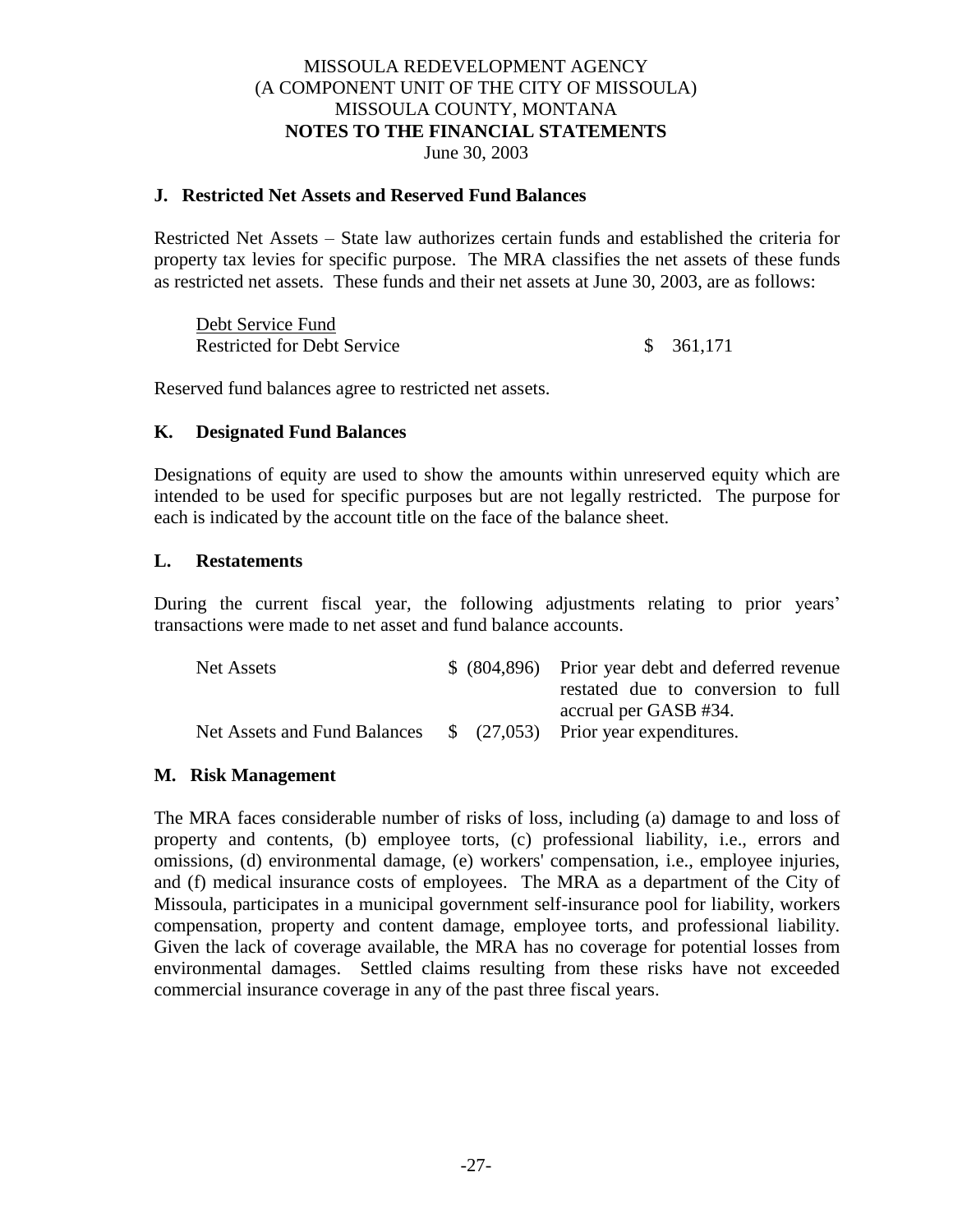#### **N. Pending Litigation**

There was no pending or threatened litigation or unasserted claims or assessments against the MRA at June 30, 2003.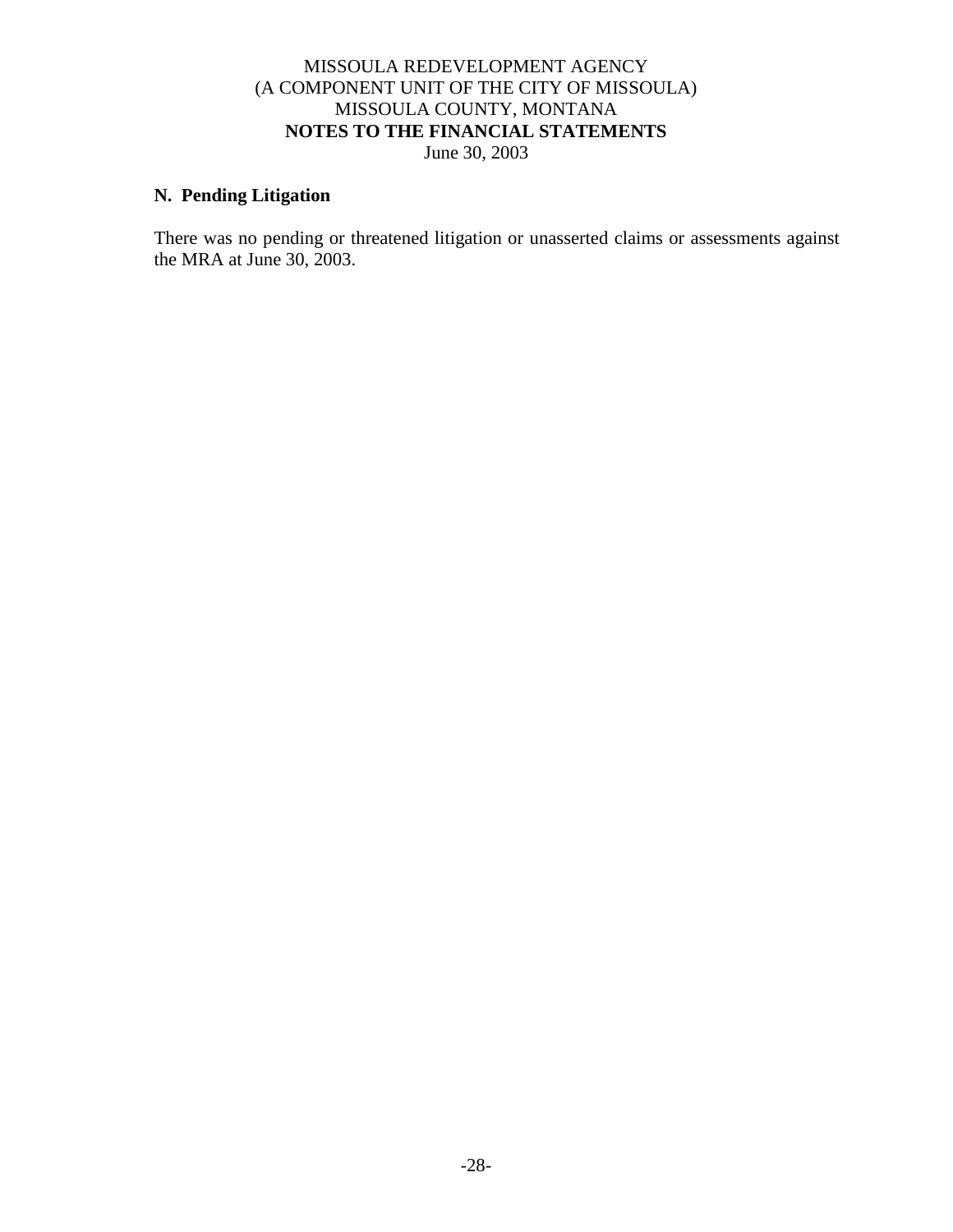#### (A Component Unit of the City of Missoula) **BUDGETARY COMPARISON SCHEDULE** June 30, 2003 Missoula Redevelopment Agency Missoula County, Montana

|            |              | URD I                   |                   |          |              | URD II                  |
|------------|--------------|-------------------------|-------------------|----------|--------------|-------------------------|
|            |              | <b>ACTUAL</b>           |                   |          |              | <b>ACTUAL</b>           |
|            |              | <b>AMOUNTS</b>          | <b>VARIANCE</b>   |          |              | <b>AMOUNTS</b>          |
|            |              | (BUDGETARY              | <b>WITH FINAL</b> |          |              | (BUDGETARY              |
| ORIGINAL   | <b>FINAL</b> | BASIS) See Note A       | <b>BUDGET</b>     | ORIGINAL | <b>FINAL</b> | BASIS) See Note A       |
| 4,222,125  | 4,222,125    | 4,222,125               |                   | 285,454  | 285,454      | 285,454                 |
|            |              |                         |                   |          |              |                         |
| 1,214,238  | 1,214,238    | 1,135,026               | (79,212)          | 294,829  | 294,829      | 285,933                 |
| 103,779    | 103,779      | 103,779                 |                   | 3,638    | 3,638        | 3,917                   |
| 1,032,276  | 1,032,276    | 1,100,507               | 68,231            | 33,343   | 33,343       | 33,343                  |
|            |              |                         |                   | 203,463  | 203,463      |                         |
| 1,000      | 1,000        | 40,429                  | 39,429            | 2,461    | 2,461        | 2,461                   |
| 150,000    | 150,000      | 113,538                 | (36, 462)         | 8,000    | 8,000        | 9,431                   |
| 107,000    | 107,000      | 212,938                 | 105,938           |          |              |                         |
| 6,830,418  | 6,830,418    | 6,928,342               | 97,924            | 831,188  | 831,188      | 620,539                 |
|            |              |                         |                   |          |              |                         |
| 4,427,015  | 4,427,015    | 1,616,221               | 2,810,794         | 356,188  | 356,188      | 53,795                  |
| 1,939,800  | 1,939,800    | 97,332                  | 1,842,468         | 425,000  | 425,000      |                         |
| 666,370    | 666,370      | 89,938                  | 576,432           |          |              |                         |
|            |              |                         |                   | 50,000   | 50,000       | 50,000                  |
| 7.033.185  | 7.033.185    | 1,803,491               | 5,229,694         | 831,188  | 831,188      | 103,795                 |
|            |              |                         |                   |          |              |                         |
| (202,767)  | (202,767)    | 5,124,851               | 5,327,618         |          |              | 516,744                 |
|            |              | (27,053)                | (27,053)          |          |              |                         |
| (202, 767) | (202,767)    | 5,097,798               | 5,300,565         |          |              | 516,744                 |
|            |              | <b>BUDGETED AMOUNTS</b> |                   |          |              | <b>BUDGETED AMOUNTS</b> |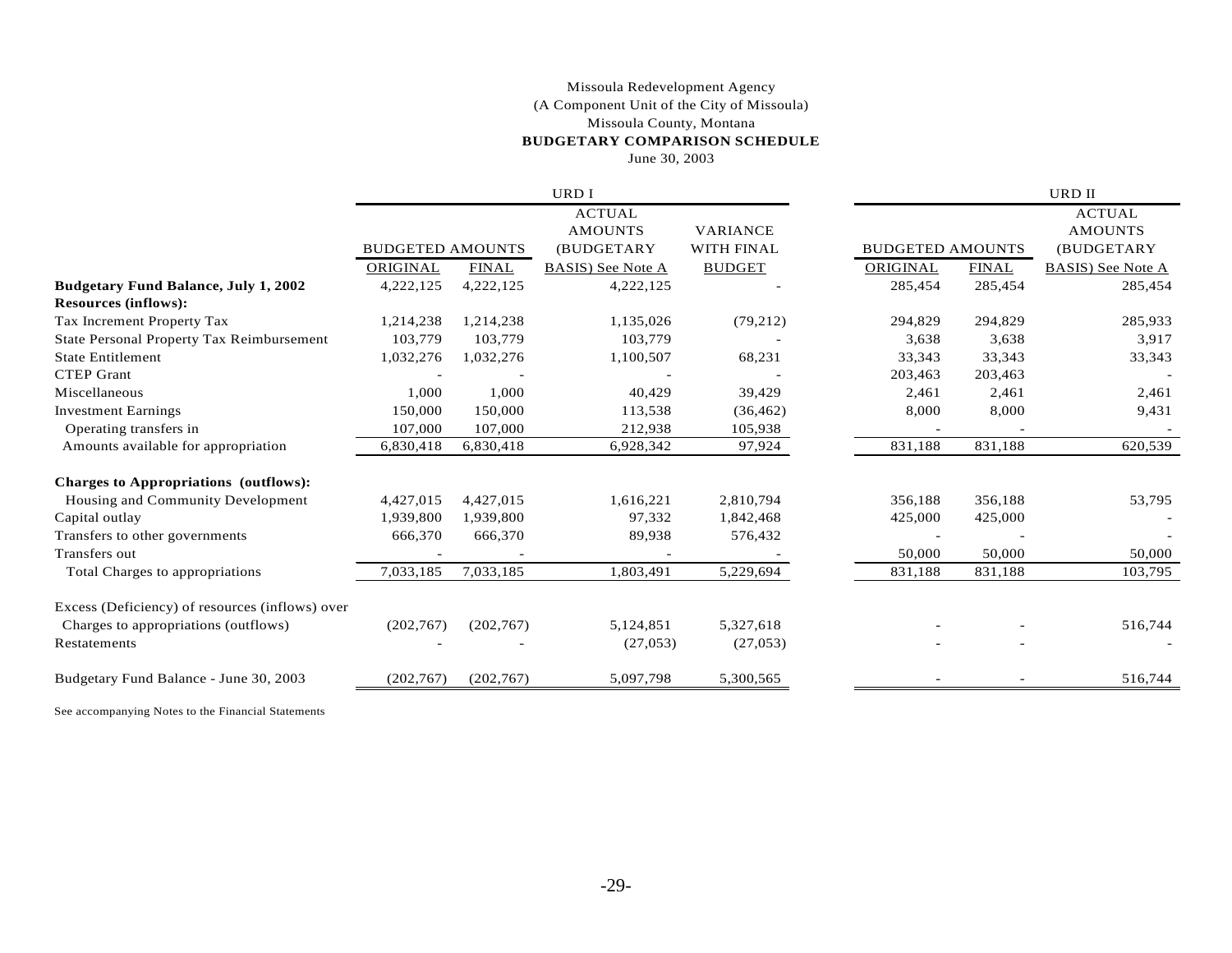#### Missoula Redevelopment Agency (A Component Unit of the City of Missoula) Missoula County, Montana

#### **BUDGET-TO-GAAP RECONCILIATION BUDGETARY COMPARISON SCHEDULE**

#### **Note A - Explanation of Differencdes between Budgetary Inflows and Outflows and GAAP Revenues and Expenditures**

|                                                                                                                                                | <b>URDI</b><br><b>FUND</b> | <b>URD II</b><br><b>FUND</b> |
|------------------------------------------------------------------------------------------------------------------------------------------------|----------------------------|------------------------------|
| <b>Sources/Inflows of resources</b>                                                                                                            |                            |                              |
| Actual amounts (budgetary basis) "available for                                                                                                |                            |                              |
| appropriation" from the budgetary comparison schedule                                                                                          | \$<br>6,928,342            | \$<br>620,539                |
| Differences - budget to GAAP                                                                                                                   |                            |                              |
| The fund balance at the beginning of the year is a budgetary<br>resource but is not a current year revenue for financial reporting<br>purposes | (4,222,125)                | (285, 454)                   |
| Transfers from other funds are inflows of budgetary resource<br>but are not revenues for financial reporting purposes                          | (212,938)                  |                              |
| Total revenues as reported on the statement of revenues,                                                                                       |                            |                              |
| expenditures, and changes in fund balances-governmental funds                                                                                  | \$<br>2,493,279            | \$<br>335,085                |
| <b>Uses/outflows of resources</b><br>Actual amounts (budgetary basis) "total charges to appropriations"                                        |                            |                              |
| from the budgetart comparison schedule                                                                                                         | \$<br>1,803,491            | \$<br>103,795                |
| Transfers to other funds are outflows of budgetary resources but are<br>not expenditures for financial reporting purposes                      | (89,938)                   | (50,000)                     |
| Total expenditures as reported on the statement of revenues,<br>expenditures, and changes in fund balances - governmental funds                | \$<br>1,713,553            | 53,795                       |
|                                                                                                                                                |                            |                              |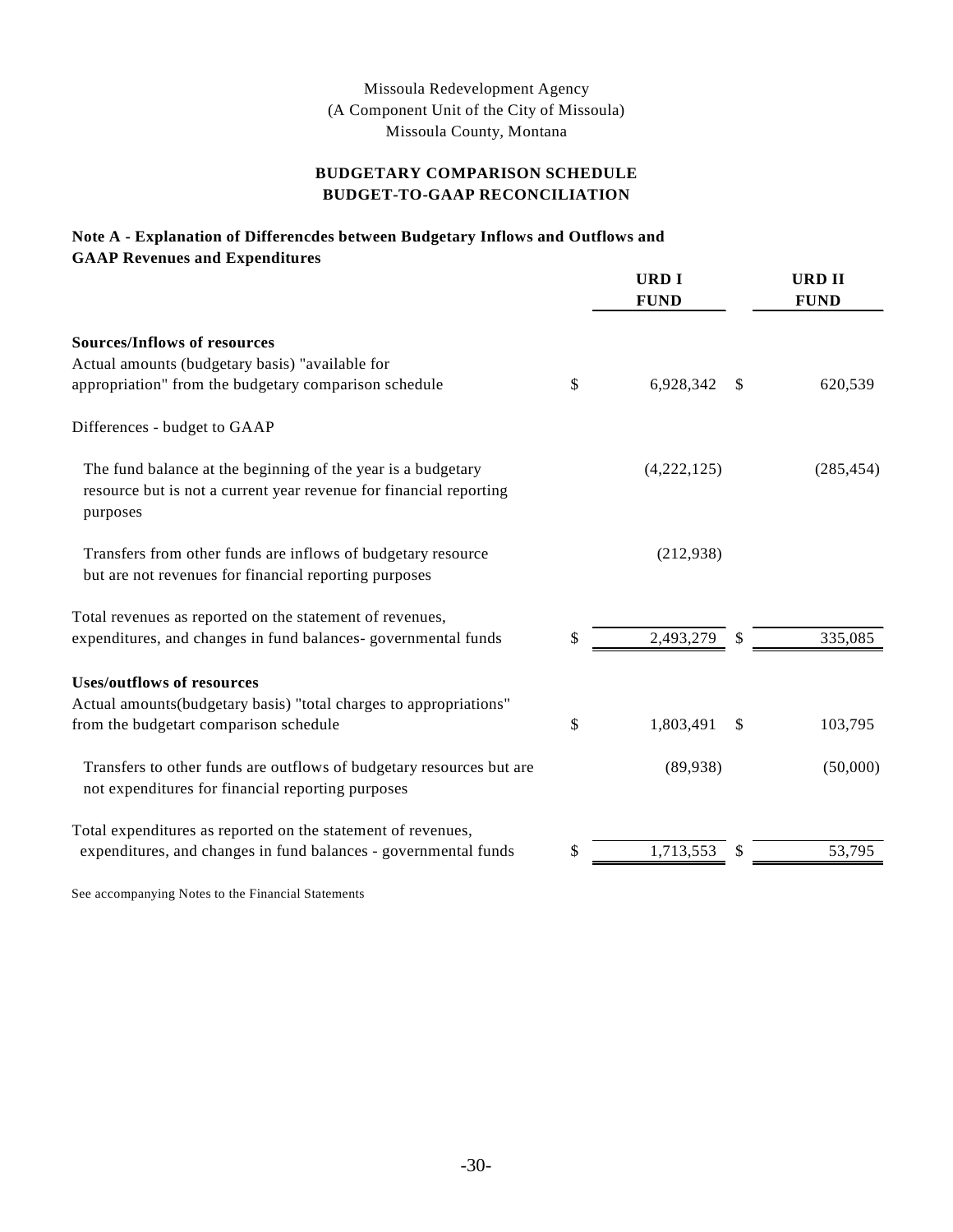# *Denning, Downey & Associates, P.C. CERTIFIED PUBLIC ACCOUNTANTS*

*1740 U.S. Hwy 93 South - Suite 101 Kalispell, MT 59901*

### **REPORT ON COMPLIANCE AND ON INTERNAL CONTROL OVER FINANCIAL REPORTING BASED ON AN AUDIT OF FINANCIAL STATEMENTS PERFORMED IN ACCORDANCE WITH** *GOVERNMENT AUDITING STANDARDS*

Director and Board of Commissioners Missoula Redevelopment Agency Missoula County Missoula, Montana

We have audited the financial statements of Missoula Redevelopment Agency, Missoula County, Montana, a component unity of the City of Missoula, as of and for the year ended June 30, 2003, and have issued our report thereon dated November 24, 2003. We conducted our audit in accordance with auditing standards generally accepted in the United States of America and the standards applicable to financial audits contained in *Government Auditing Standards*, issued by the Comptroller General of the United States.

#### Compliance

As part of obtaining reasonable assurance about whether the Missoula Redevelopment Agency's financial statements are free of material misstatement, we performed tests of its compliance with certain provisions of laws, regulations, contracts and grants, noncompliance with which could have a direct and material effect on the determination of financial statement amounts. However, providing an opinion on compliance with those provisions was not an objective of our audit and, accordingly, we do not express such an opinion. The results of our tests disclosed no instances of noncompliance that are required to be reported under *Government Auditing Standards*.

#### Internal Control Over Financial Reporting

In planning and performing our audit, we considered Missoula Redevelopment Agency's internal control over financial reporting in order to determine our auditing procedures for the purpose of expressing our opinion on the financial statements and not to provide assurance on the internal control over financial reporting. Our consideration of the internal control over financial reporting would not necessarily disclose all matters in the internal control over financial reporting that might be material weaknesses. A material weakness is a condition in which the design or operation of one or more of the internal control components does not reduce to a relatively low level the risk that misstatements in amounts that would be material in relation to the financial statements being audited may occur and not be detected within a timely period by employees in the normal course of performing their assigned functions. We noted no matters involving the internal control over financial reporting and its operation that we consider to be material weaknesses.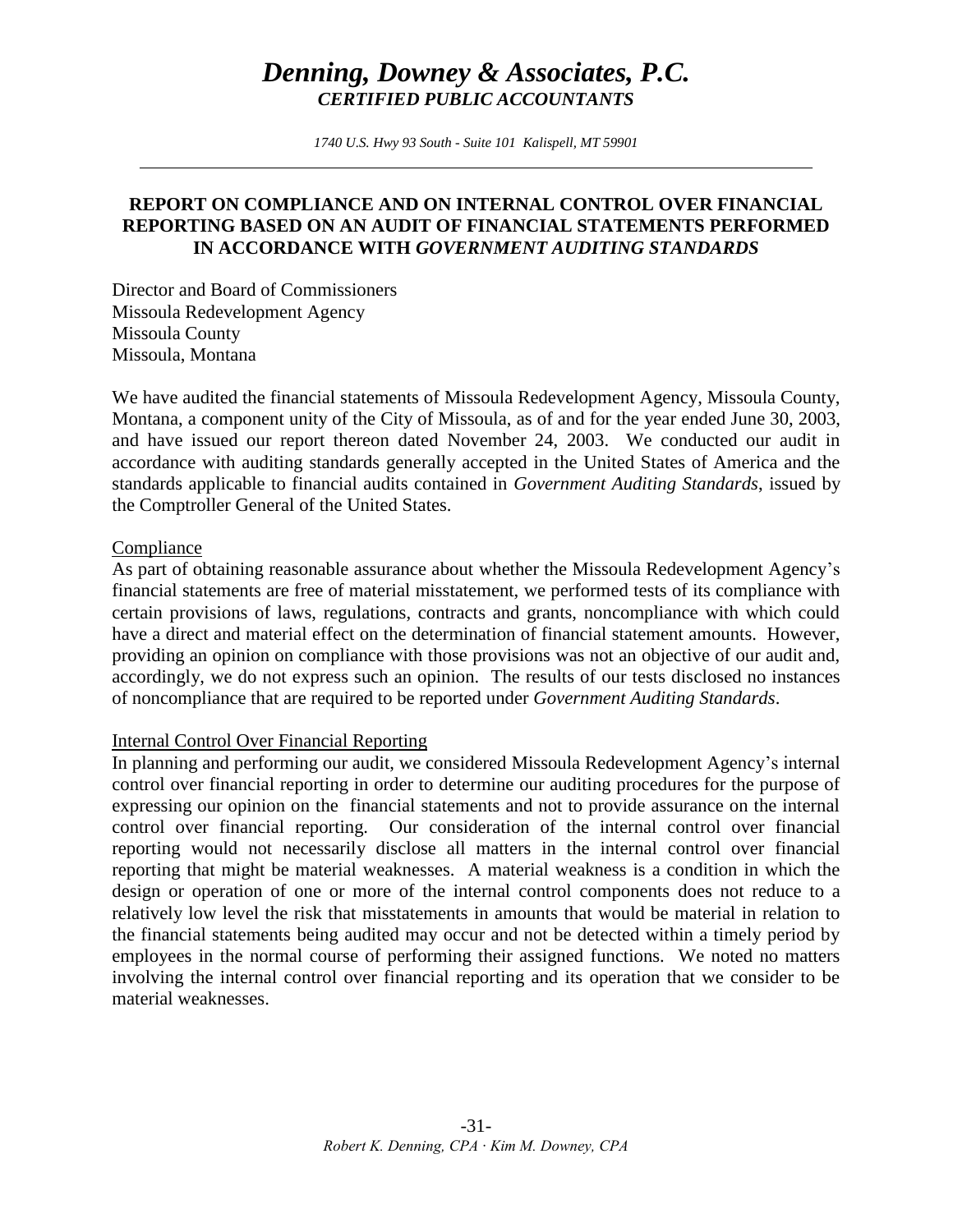This report is intended solely for the information and use of the Board of Commissioners, management, others within the organization, the Montana Department of Administration, and federal awarding agencies and pass-through entities and is not intended to be and should not be used by anyone other than these specified parties.

Denning, Downey and Associates, CPA's, P.C.

November 24, 2003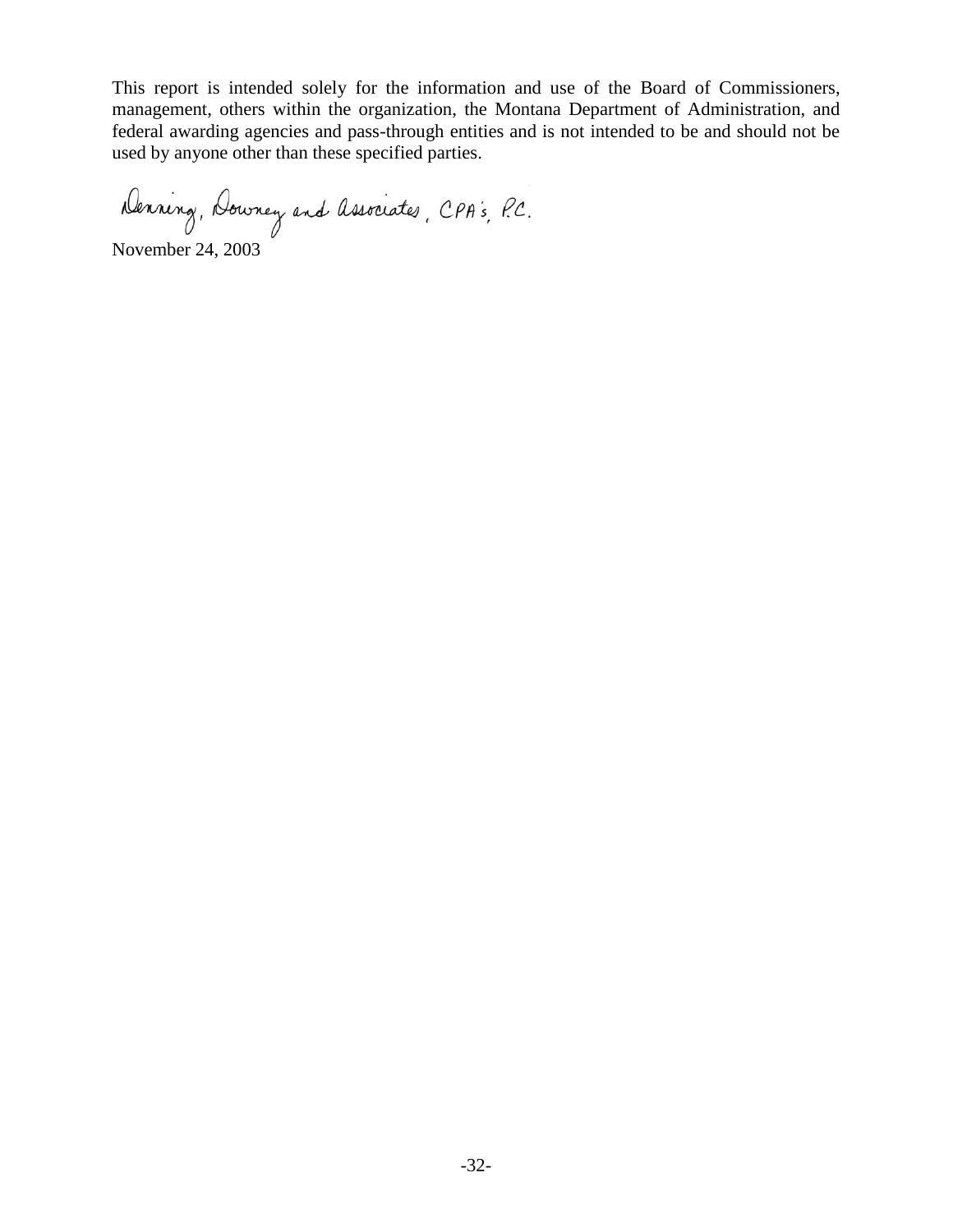# *Denning, Downey & Associates, P.C. CERTIFIED PUBLIC ACCOUNTANTS*

*1740 U.S. Hwy 93 South - Suite 101 Kalispell, MT 59901* 

#### **REPORT ON OTHER COMPLIANCE, FINANCIAL, AND INTERNAL ACCOUNTING CONTROL MATTERS**

Director and Board of Commissioners Missoula Redevelopment Agency Missoula County Missoula, Montana

There were no other compliance, financial, or internal accounting matters.

Denning, Downey and Associates, CPA's, P.C.

November 24, 2003